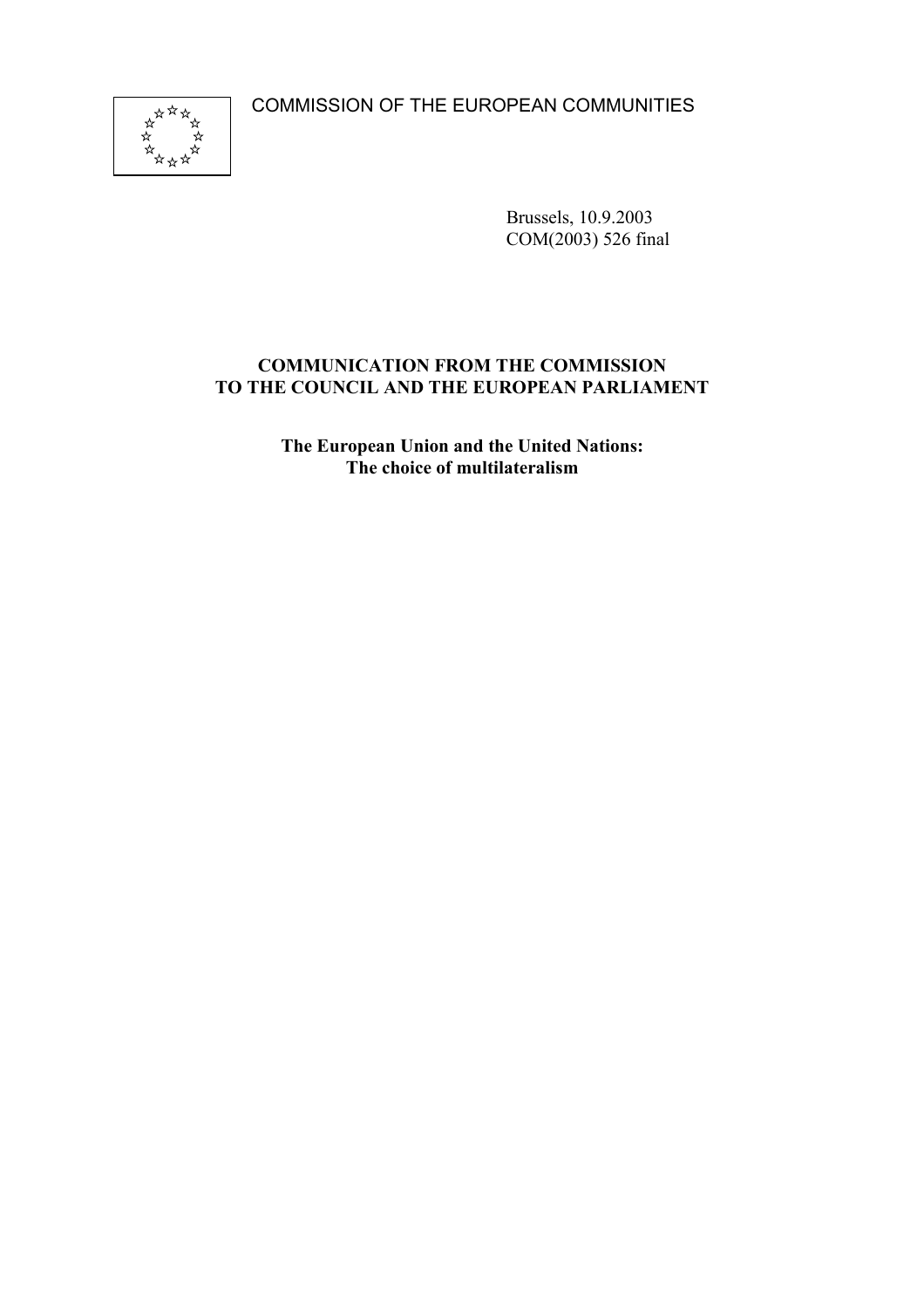# **TABLE OF CONTENTS**

| 1. | Ensuring that multilateral targets and instruments have the impact they           |
|----|-----------------------------------------------------------------------------------|
|    | 1.1. The front-runner commitment: taking an ambitious approach to negotiating and |
|    |                                                                                   |
| 2. | The EU and the UN: towards greater efficiency and impact                          |
|    |                                                                                   |
|    | 2.2. Beyond development: enhancing co-operation on peace and security issues 13   |
| 3. | Promoting the EU's values and interests effectively in the UN system 16           |
|    |                                                                                   |
|    | 3.2. Giving the EU the means to contribute more effectively to UN debates 17      |
|    |                                                                                   |
|    |                                                                                   |
|    |                                                                                   |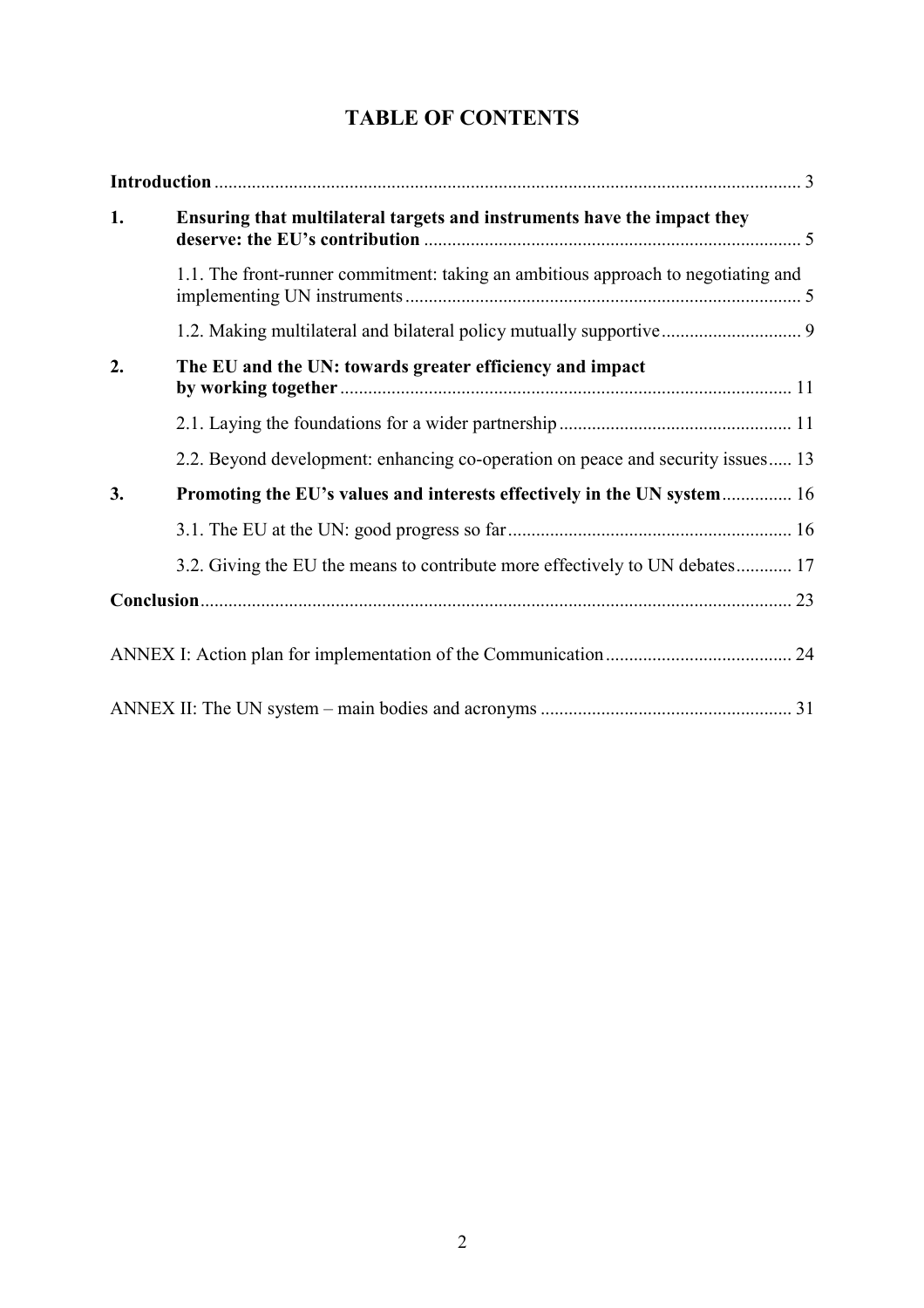#### **INTRODUCTION**

 $\overline{a}$ 

The European Union's commitment to multilateralism is a defining principle of its external policy. Taking international co-operation as a precondition for meeting numerous global challenges, the EU has a clear interest in supporting the continuous evolution and improvement of the tools of global governance. Building and maintaining global institutions is painstaking work. Success rests with the determination of states to obey the rules they have set themselves, and their commitment to persuade others to obey them when they are most tempted to do otherwise. And as the coverage of our institutions slowly expands, the tests we face to keep them standing are set to multiply, not diminish.

In the years ahead, therefore, Europe's attachment to multilateralism – and to the United Nations, as the pivot of the multilateral system – will help determine whether, and how, the institutional architecture established in the years after World War II can continue to serve as the bedrock of the international system. The alternative would be devastating – not only in its implications for international peace and security, but also for the wider multilateral agenda, ranging from the follow-up to recent international conferences to the development of a rulebased international trading system.

This is all the more relevant and important at a time when it is essential to renew the Union's support for the multilateral and UN system, particularly in view of the grave concern raised by acts of violence against humanitarian personnel and UN and associated personnel including, most recently, in Iraq.

An active commitment to an effective multilateralism means more than rhetorical professions of faith. It means taking global rules seriously, whether they concern the preservation of peace or the limitation of carbon emissions; it means helping other countries to implement and abide by these rules; it means engaging actively in multilateral forums, and promoting a forwardlooking agenda that is not limited to a narrow defence of national interests.

Great strides have already been taken by the Union towards fulfilling its potential as a central pillar of the UN system<sup>1</sup>. The importance of enhancing co-operation with the UN, and of strengthening the EU's voice in the UN, has been underlined repeatedly by all major institutions of the Union<sup>2</sup>. Yet much more can be done.

#### **The starting point: substantial challenges remain for the EU if it is to fulfil its potential in the UN.**

While the EU has moved progressively towards speaking with a common voice in UN debates, its real influence – and its ability to project European values – on the world stage still falls short of its economic and combined political weight, or indeed its contribution to the funding of UN organisations<sup>3</sup>. The example of those cases where the EU has acted decisively

<sup>&</sup>lt;sup>1</sup> The United Nations system is taken in this Communication to mean the principal organs of the United Nations, notably the General Assembly and the Economic and Social Council as well as their subsidiary bodies, the Security Council, the Secretariat, as well as the UN programmes and funds and the specialized

agencies, including the Bretton Woods institutions.<br><sup>2</sup> See also the Gothenburg European Council Conclusions of June 2001.<br><sup>3</sup> The EU (EC and Member States) accounts for some 55% of international official development assis EU Member States provide around 37% of the UN regular budget and around 50% of all UN Member States' contributions to UN funds and programmes, and both Member States and the EC provide substantial voluntary contributions.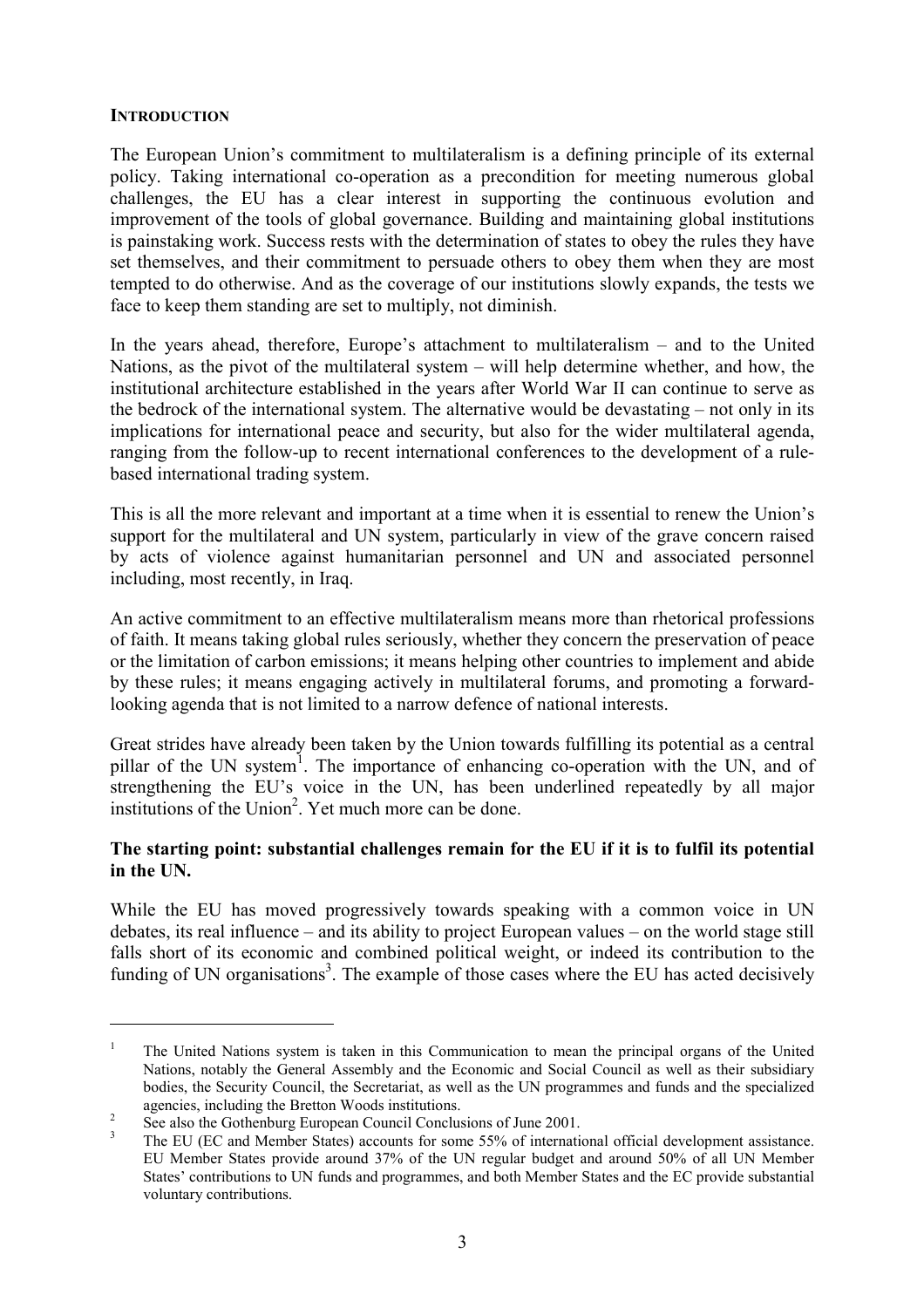and cohesively, such as the promotion of the Kyoto Protocol, the preparation of the International Conference on Financing for Development, or the creation of the International Criminal Court, provides a sound indication of what the EU could potentially achieve across a much wider range of issues. Yet too often, the EU is still content to play a reactive role. Taking a more proactive stance would involve more extensive dialogue and preparatory work with other countries and groups. Furthermore, while the EU has adopted the practice of systematic EU co-ordination in most key UN policy bodies, votes in which the EU is unable to agree on a common line continue to occur, mainly on issues in the area of CFSP. While in the past the practical implications of such split votes have generally been marginal, their impact on the EU's credibility is disproportionate – particularly in cases where there are established CFSP Common Positions on the issues in question. Moreover, after the internal divisions which occurred in the case of Iraq, there is a strong case for serious reflection within the EU.

#### **A general reflection on the role of the Union in the UN system is timely.**

"*We need to build an international order based on effective multilateralism*" is one of the three strategic objectives contained in the Security Strategy presented by the EU High Representative for Common Foreign and Security Policy to the European Council in Thessaloniki on 20 June 2003. It also states that "*The fundamental framework for international relations is the United Nations Charter. Strengthening the United Nations, equipping it to fulfil its responsibilities and to act effectively, must be a European priority*".

The results of the European Convention, and the outcome of the subsequent Intergovernmental Conference, have the potential to shape profoundly the way in which the EU contributes to the work of multilateral institutions. The enlargement of the EU will create both significant opportunities and serious challenges for the way in which the EU functions at the UN: it will increase the numerical weight of the EU; it will create new challenges for the day-to-day co-ordination of EU positions; and it will open up questions like the composition of the regional groups in the UN. The role of the EU in international organisations is one of the main themes in the ongoing work in the Council on the effectiveness of the EU's external relations – and the effectiveness of the EU in the UN is necessarily a central aspect of this<sup>4</sup>. Finally, the UN system itself is going through a major reform process and faced with enormous challenges, including in the field of peace and security and as regards implementing the commitments made at recent major Conferences – and the EU's contribution to these processes will be crucial to their success.

In short, there is a strong case for the EU to take stock of the significant progress already achieved in building an effective common presence in and vis-à-vis the UN, and to reflect on the measures which will enable it to face upcoming challenges with confidence. The present Communication looks, first, at how the EU can help to ensure that decisions taken in the multilateral system are effectively followed up and implemented. Second, it suggests how the EU and the UN can work together more effectively. And third, it looks at possible adjustments in the EU's *modus operandi* in the UN – a necessary precondition for adopting a more active, and indeed militant, multilateral poise.

<sup>4</sup> See the General Affairs Council Conclusions of 18/19 February 2002, which deal *inter alia* with "reinforcing the role of the EU in international organisations, and in particular the UN".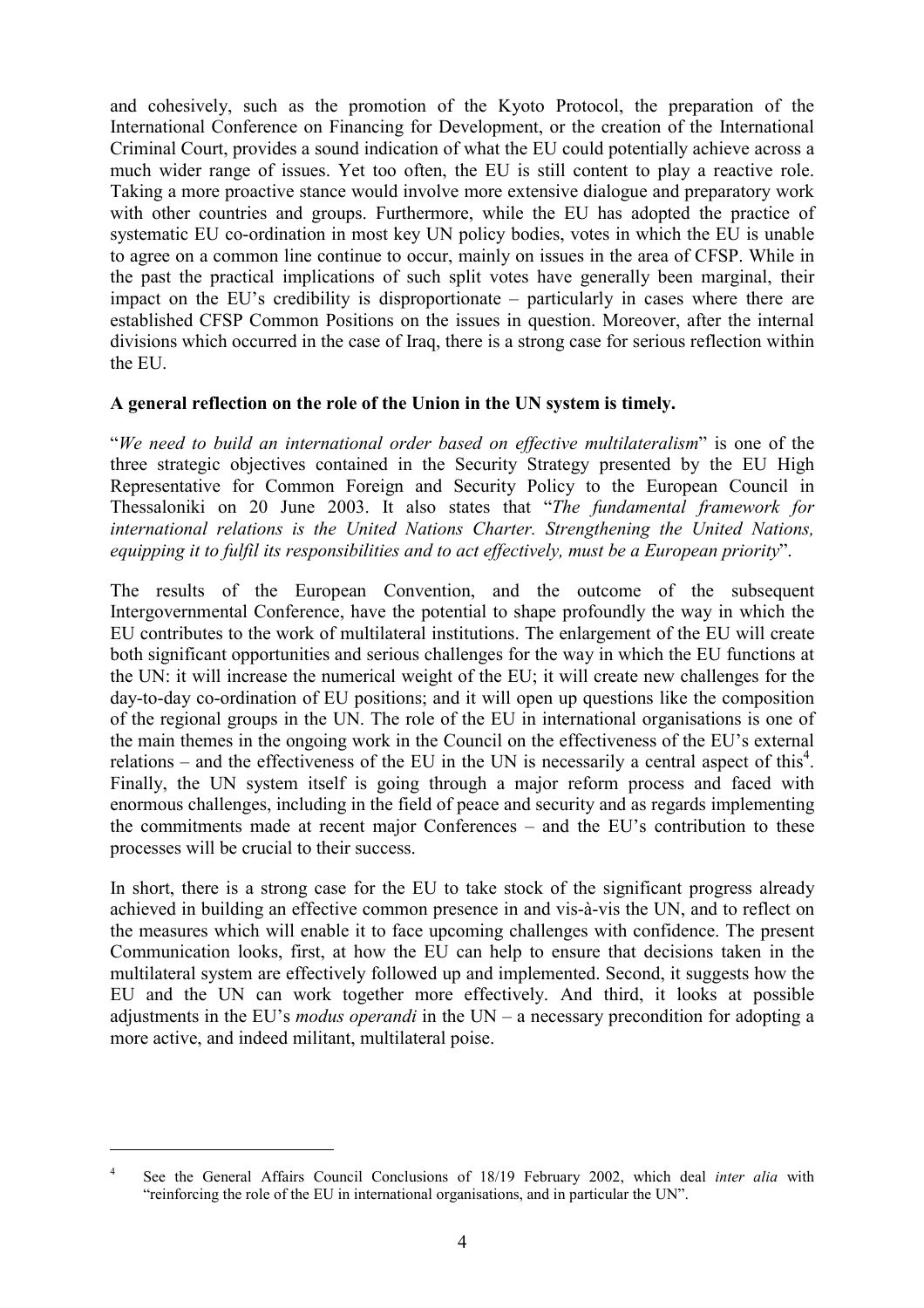#### **1. ENSURING THAT MULTILATERAL TARGETS AND INSTRUMENTS HAVE THE IMPACT THEY DESERVE: THE EU'S CONTRIBUTION**

#### **The challenge: helping the multilateral system to deliver on its key objectives**

The challenge currently facing the UN is clear: 'global governance' will remain weak if multilateral institutions are unable to ensure effective implementation of their decisions and norms – whether in the 'high politics' sphere of international peace and security, or in the practical implementation of commitments made at recent UN conferences in the social, economic and environmental fields. The EU has a particular responsibility in this regard. On the one hand, it has made multilateralism a constant principle of its external relations. On the other, it could and should serve as a model to others in implementing – and even going beyond – its international commitments.

Two aspects, in particular, of the EU's contribution to the effectiveness of multilateral legal instruments and commitments established under UN auspices could be further developed. First, the EU's ability to act as a **'front-runner'** in developing and implementing multilateral instruments and commitments. And second, **support, where necessary, for the capacity of other countries** to implement their multilateral commitments effectively.

#### **1.1. The front-runner commitment: taking an ambitious approach to negotiating and implementing UN instruments**

a) As well as driving the momentum of the international community towards ambitious shared targets, the EU must demonstrate its own commitment to these with prompt, concrete measures. Where the EU has lent its active and undivided support to the adoption and effective implementation of key multilateral legal instruments – such as the Kyoto Protocol or the International Criminal Court (ICC) – its voice has often been decisive in ensuring the 'critical mass' to facilitate their entry into force. The EU has recently demonstrated its willingness to take the lead with an ambitious approach to the implementation of measures in support of global (UN) goals across a wide range of issues. Examples include the **Everything but Arms** initiative, lifting all tariffs and quotas on imports from least developed countries, and the **Regulation on tiered pricing of medicines** to promote the sale of pharmaceutical products to developing countries at substantially reduced prices; the EU Water and Energy Initiatives, as well as the Renewable Energy Coalition, launched at the Johannesburg **World Summit for Sustainable Development** (WSSD). It is specifically worth mentioning in this context the commitments made by the EU at the Monterrey Conference of **Financing for Development** (FfD), especially those relating to taking tangible steps by 2007 towards reaching the UN's 0.7% ODA target, advancing the effectiveness of aid through better coordination of policies and harmonisation of procedures, the untying of aid, increasing traderelated capacity building and actions in favour of debt sustainability.

In the field of Information Society, the EU made a significant contribution to the preparatory process of the World Summit on Information Society to be held in two phases, Geneva 10-12 December 2003 and Tunis, November 2005. This field may offer new opportunities for international co-operation.

b) The EU must also assume a more active role in the UN reform, support the institutional ability of the UN system to follow up on its main objectives, and promote greater coherence between all branches of global governance. This will require in particular: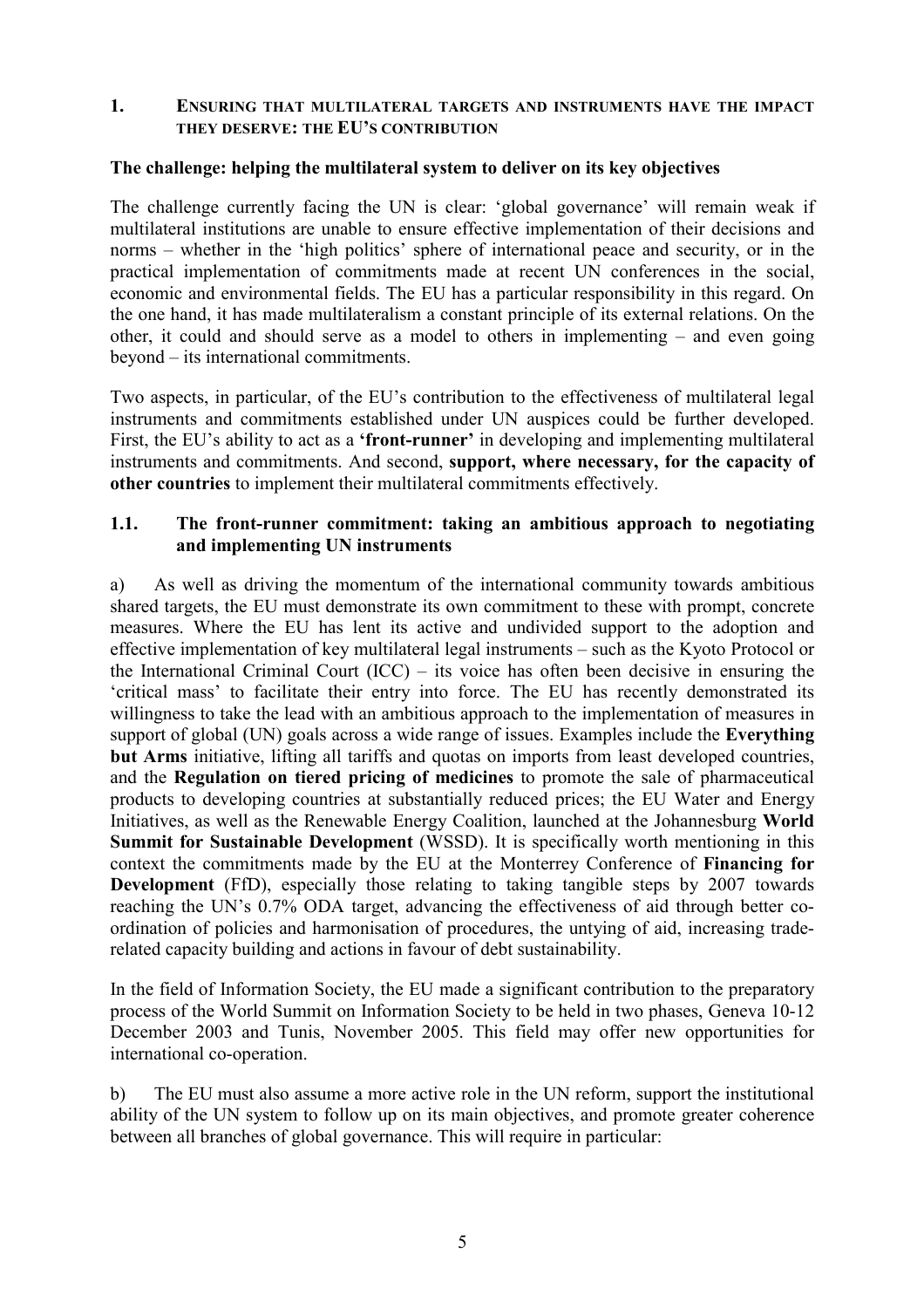- Taking new initiatives to drive the **UN Reform** agenda forward: the EU action should focus on the key decision-making bodies (General Assembly, ECOSOC and its functional commissions), bearing in mind not only the need to make the UN more efficient and relevant in a rapidly changing world, but also the impact of reform on implementation of the development agenda. Ensuring that the objectives of the reform process are further reflected in the UN annual budget, and in future budget cycles, will also be important. The EU has an interest in further developing existing institutions and supporting new ones such as the International Criminal Court. A renewed spirit of partnership between the UN system, the EU and its Member States will help further the UN reform agenda. Efforts to achieve a comprehensive reform of the UN Security Council in all its aspects should be intensified. The Commission believes the EU could and should play a constructive role in advancing these discussions.
- Ensuring an **integrated follow-up** to the major Conferences and the Millennium Declaration Goals, including monitoring of progress towards targets. The role of the EU will be crucial in ensuring that this process is successful – both by keeping up the political momentum in the UN, and by ensuring that there is a coherent, streamlined follow-up rather than a multiplication and fragmentation of resolutions and processes.
- Promoting greater coherence and balance between institutions of **global governance – economic, environmental and social.** To that end:
	- Coherence between the core UN system, the Bretton Woods Institutions and the  $WTO<sup>5</sup>$  should continue to be promoted. If the EU is to play a 'front-runner' role here, it will be necessary, in the context of an examination of the governance of the Bretton Woods Institutions, to consider strengthening the EU representation in the World Bank and the International Monetary Fund.
	- Co-operation between the United Nations Environment Programme (UNEP) and the Secretariats of multilateral environmental agreements (MEAs) on one side and the World Trade Organization (WTO) on the other should be reinforced. The relationship between MEAs and WTO rules should be clarified, with a view to enhancing their mutual supportiveness.
	- A coherent approach to issues of social governance by and across all concerned UN bodies and a strengthening of the key institutions representing the 'social pillar' of global governance (notably the ILO) are needed as well as reinforced cooperation between the ILO and the  $WTO<sup>6</sup>$ . Further reflection on the creation of an Economic and Social Security Council should be encouraged.

<sup>&</sup>lt;sup>5</sup> See also the Commission Communication on Trade and Development: Assisting developing countries to

benefit from trade, COM(2002) 513 final of 18 September 2002.<br><sup>6</sup> UN bodies dealing with social issues include in the first instance the International Labour Organization (ILO), but also the Economic and Social Council (ECOSOC), the Commission for Social Development, and the Third Committee of the UN General Assembly (UNGA), as well as the major Conferences. The Commission has significantly strengthened its co-operation with the ILO, and put forward concrete proposals for an institutional strengthening of the ILO in the Communication "Promoting Core Labour Standards and Improving Social Governance in the Context of Globalization", COM(2001) 416 final of 18 July 2001.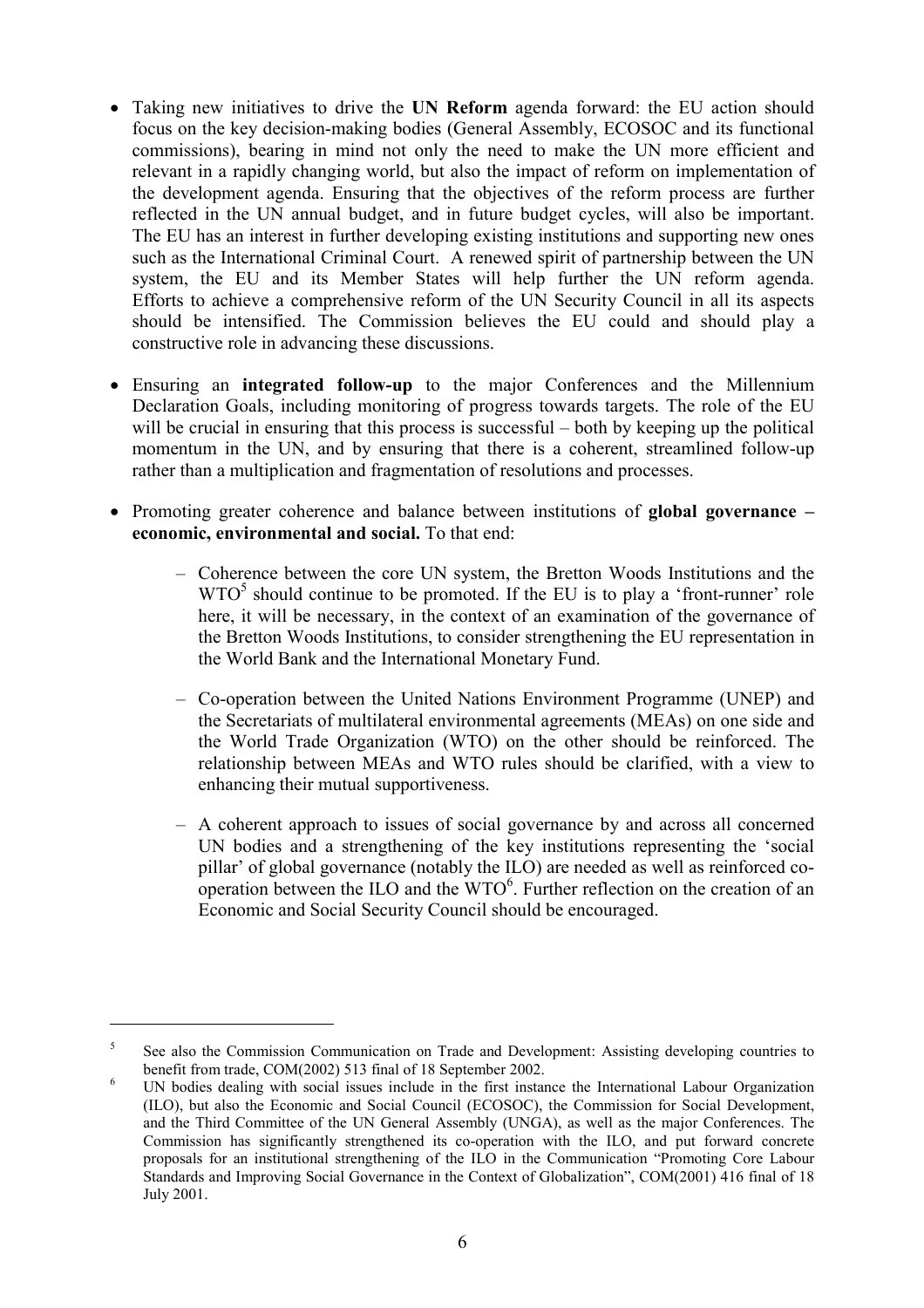c) In addition, given the EU's long-term progress towards a more effective and cohesive common foreign and security policy, it should envisage a similarly proactive role in areas related to international **political, security** and **human rights** issues:

- With the creation of a European military capacity, the question of the EU's possible contribution to UN-mandated **peacekeeping** and **peace-making** operations becomes more urgent than ever. As CFSP and ESDP are underpinned by the wish to act to uphold the principles and Charter of the UN, providing active and early support to UN-mandated or UN-led operations is a clear track for the progressive framing and deployment of the EU's security and defence policy and capabilities (Chapter 2.2 will address this issue in more detail). Particularly against the background of recent events in Iraq, and following the adoption of Security Council Resolution 1502 on the security of UN personnel, the EU should also lend its unequivocal support to ongoing efforts in New York to strengthen the protection afforded by international law to humanitarian personnel and UN and associated personnel.
- In the global fight against **terrorism**, the EU has an important lead role to play in implementing key UN instruments – both because of the unique degree of integration of its internal policies in many areas covered by UN action against terrorism, and because of its potential role as a model and catalyst for other regions of the world. The EU already has a solid record in this regard, having acted swiftly to implement Security Council Resolution 1373 within the Union, and co-operating fully with the work of relevant UN bodies<sup>7</sup>.
- At the EU Summit of Thessaloniki, the EU endorsed a set of Basic Principles and an Action Plan for an EU Strategy against Proliferation of **Weapons of Mass Destruction**. This is the result of the recognition of the threat posed by WMD and their delivery missiles to international peace and security. The acquisition of WMD or related materials by terrorists represents an additional threat with potentially uncontrollable consequences. The EU will place particular emphasis on defining a policy reinforcing compliance with the multilateral treaty regimes. Such a policy must be geared towards enhancing the detectability of significant violations and strengthening enforcement of the norms established by the regimes. The role of the UN and in particular the UNSC as a final arbiter on the consequences of non-compliance – as foreseen in multilateral regimes – needs to be effectively strengthened.
- To implement UN **sanctions**, action has to be taken in many cases at EC/EU level. For this to be done as effectively and smoothly as possible, a higher level of EU co-ordination would be desirable, in accordance with Article 19 TEU, while respecting the special responsibilities of EU members of the Security Council.

<sup>&</sup>lt;sup>7</sup> See the two reports on implementation of Resolution 1373 submitted by the EU to the Counter-Terrorism Committee, S/2001/1297 and S/2002/928; the EU adopted specific measures designed to implement particular aspects of the Resolution at the level of the EU, and co-operated closely with the Counter-Terrorism Committee of the UN Security Council, as well as with sectoral bodies like the International Civil Aviation Organization (ICAO) and the International Maritime Organization (IMO).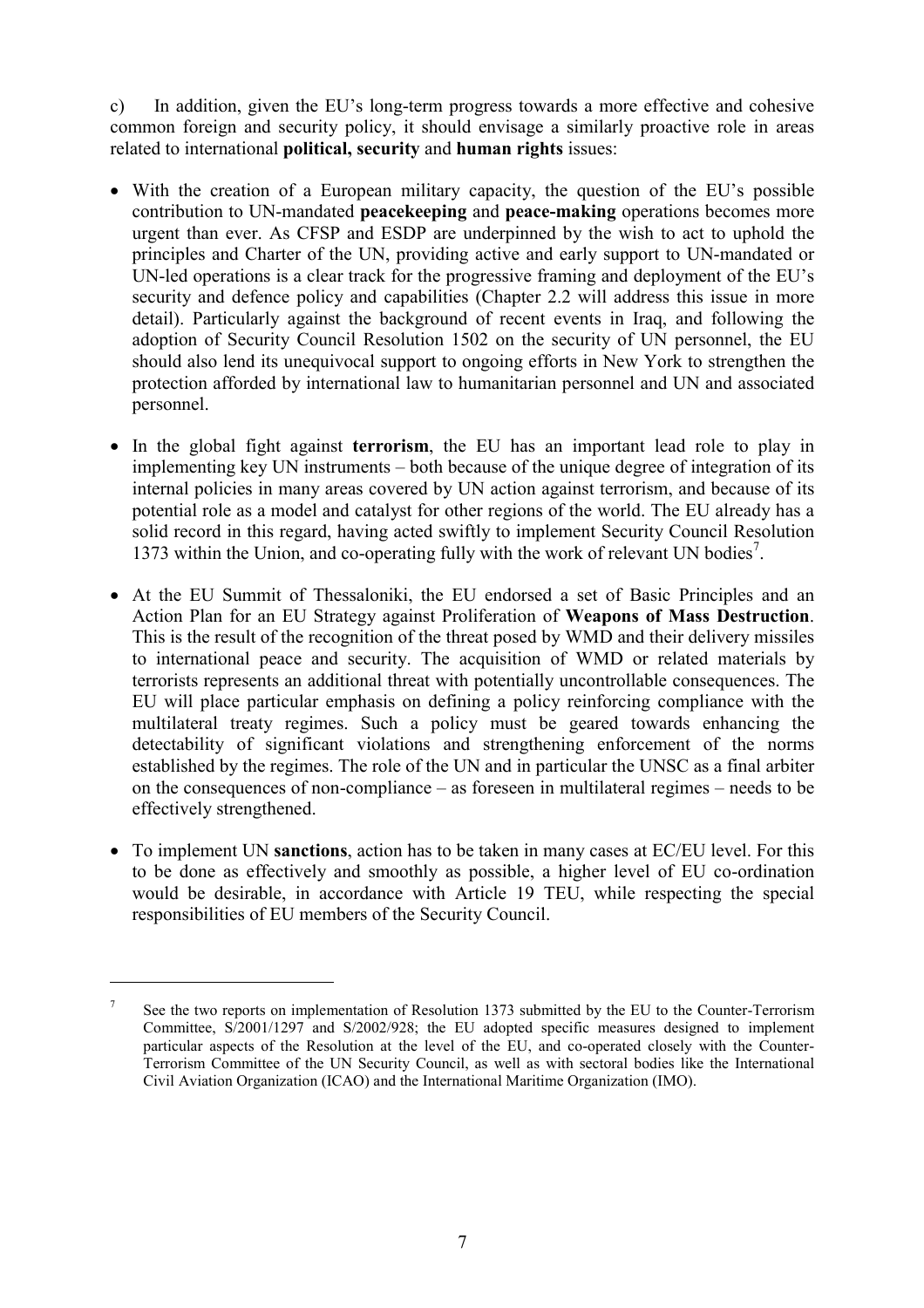- In the promotion of **human rights**, the EU's practical commitment to working with the UN is evident in the very active role it plays in the work of the main UN forums, conferences and initiatives concerned with human rights<sup>8</sup>. In the context of the UN Commission on Human Rights (CHR) in particular, the 'front-runner' commitment is reflected in the large number of country and thematic initiatives pursued by the EU. Proposals to make the EU's contributions to the CHR and other bodies more effective are set out in Chapter 3.2. below.
- With regard to UN initiatives on combating **transnational organised crime** and **drug trafficking**, the EU has been active in supporting the work of such bodies as the UNDCP, UNCND, UNODC and the Commission on Crime Prevention and Criminal Justice. The EC has participated actively in negotiations on the UN Convention against Transnational Organised Crime and its three Protocols on Smuggling of Illegal Migrants and against Trafficking in Persons and Firearms. The EU should continue to support the work of these institutions and to encourage them to work effectively together.
- In the area of **refugee and asylum policy** (which has to a great extent become a common policy at the EU level), UN instruments and institutions already play a crucial role for the EU both internally and beyond Europe's borders. The Office of the UN High Commissioner for Refugees (UNHCR) is an essential partner for the Commission, both against the background of the establishment of the Common European Asylum System, and as a partner for EC actions in enhancing asylum capacity-building and refugee protection in candidate and other third countries world-wide. The EU (EC and Member States) is the major donor to the budget of UNHCR. The current shared challenges for the EU and UNHCR are the modernisation of the international protection system and the implementation of UNHCR's Agenda for Protection, which aims at improving the global governance of refugee issues<sup>9</sup>.
- The EU could make a significant contribution to the UN in developing **dialogue between civilisations and cultures** – an effort which has been given renewed impetus in the aftermath of 11 September 2001, and for which UNESCO has been given a specific mandate. The EU's contribution in this regard could focus on ensuring that such a dialogue delivers practical results for ordinary citizens, and targets education and citizen-to-citizen contacts as a means of promoting intercultural understanding. Similarly, the EU could play an active role in the international debate on cultural diversity, as a follow-up to the November 2001 UNESCO Declaration and Action Plan on Cultural Diversity, notably on the question of whether a new standard-setting instrument should be drawn up on cultural diversity.

<sup>8</sup> Notably the UN Commission on Human Rights (CHR) as well as the Third Committee of the General Assembly, the Commission on the Situation of Women, the World Conference against Racism of 2001, the UN General Assembly Special Session on Children of 2002 and in its active support for the High Commissioner for Human Rights (UNHCHR) and the International Criminal Court (ICC).

<sup>&</sup>lt;sup>9</sup> See Communication from the Commission "The Common Asylum Policy and the Agenda for Protection", COM(2003) 152 of 26.3.2003 and Communication from the Commission "Towards more accessible, equitable and managed asylum systems", COM(2003) 315 of 3.6.2003.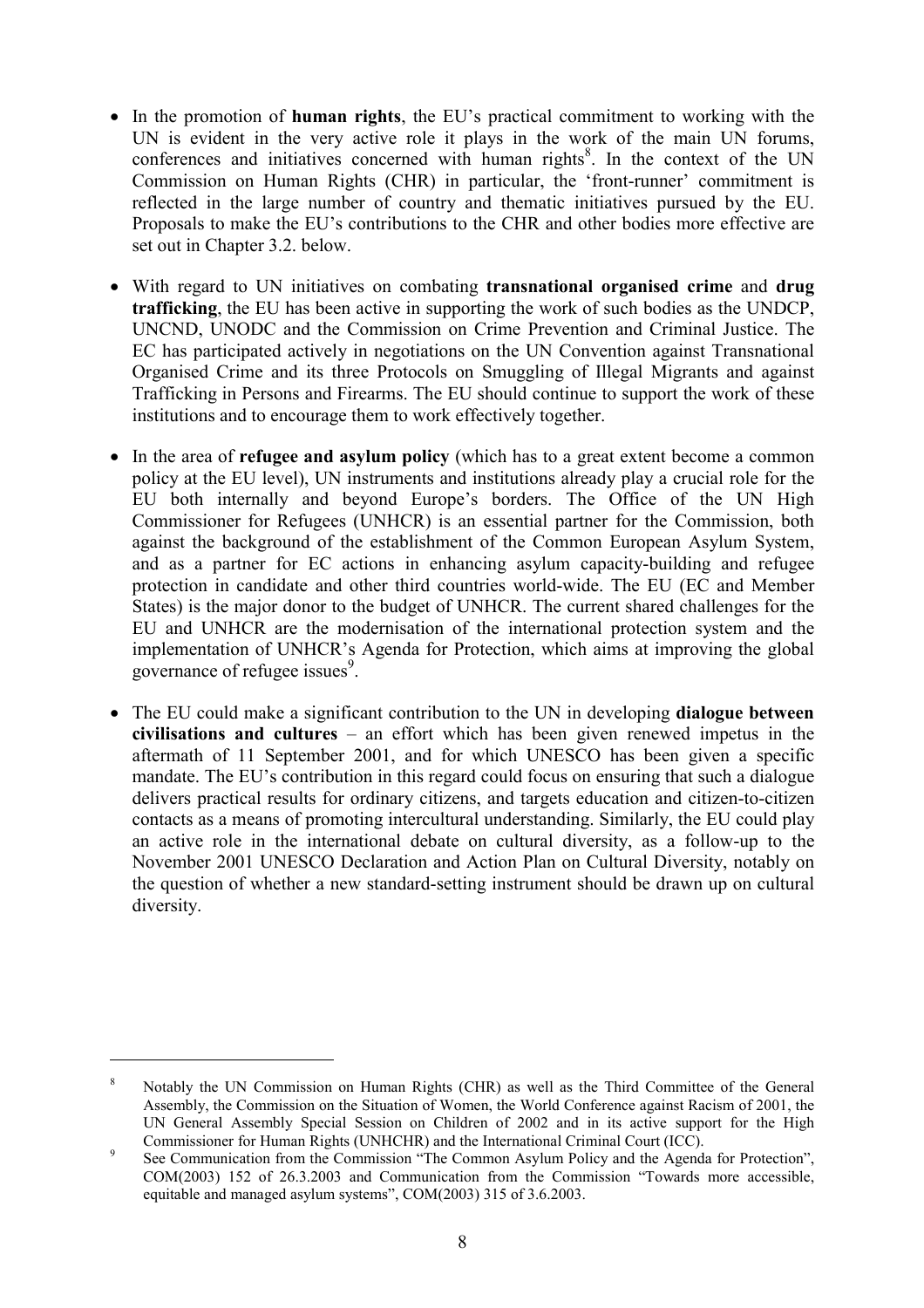*The EU should adopt a determined 'front-runner' approach to the negotiation and implementation of important UN initiatives in the fields of sustainable development, poverty reduction and international security, taking a more proactive approach to the development of international instruments and specific EU implementing actions. Moreover, the EU should give renewed impetus to the UN reform.*

Acting as front-runner implies the earliest possible ratification of UN instruments by Member States (and where appropriate, the Community), and then taking decisive action at an early stage to implement key UN measures at the EU level – thus setting an example and demonstrating a 'clean record'. On the external front, it means identifying where possible specific EU initiatives to build on and take forward objectives agreed in the UN, and ensuring that important multilateral institutions have the means to deliver results effectively. The EU's approach to the implementation of WSSD targets could serve as a model in this regard. The EU should also encourage the UN to follow more consistently an approach based on benchmarking and clear targets in the follow-up to the major Conferences, such as WSSD.

Opting for a front-runner approach would also make it necessary for the EU to establish common positions as early as possible in major UN events and meetings, including those of the Security Council, and to build alliances with its partners so as to create the 'critical mass' necessary for the success of important multilateral initiatives.

If there is to be tangible progress in current UN reform efforts, the EU and its Member States must, in a spirit of partnership, be active in supporting the reform process and taking new initiatives - notably in promoting greater coherence and balance between institutions of global governance such as between the core UN system, the Bretton Woods Institutions and the WTO. In this context, a strengthening of the EU's representation on the World Bank and IMF will have to be considered.

## **1.2. Making multilateral and bilateral policy mutually supportive**

a) There is often a serious gap between targets adopted at global level and their implementation on the ground. In seeking to fill the 'implementation deficit', the EU needs to address the capacities of its partners in the developing world in particular to meet their international commitments, and to explore the possibilities for a more consistent focus on assistance linked to specific global targets and commitments. The EC, as one of the world's largest providers of development assistance, already makes a significant contribution in this regard by integrating the necessary support for the implementation of key targets and commitments into its assistance programmes to third countries.

## *The EC will examine how to effectively take into account global targets and instruments in the programming and delivery of assistance aimed at third countries.*

The areas concerned range from the existing priorities of external assistance – which may need to be adjusted to take into account the new goals defined by the Millennium Declarations, WSSD, FfD and the Doha Development Agenda – to the political, security and human rights issues which are now increasingly in the EU's remit: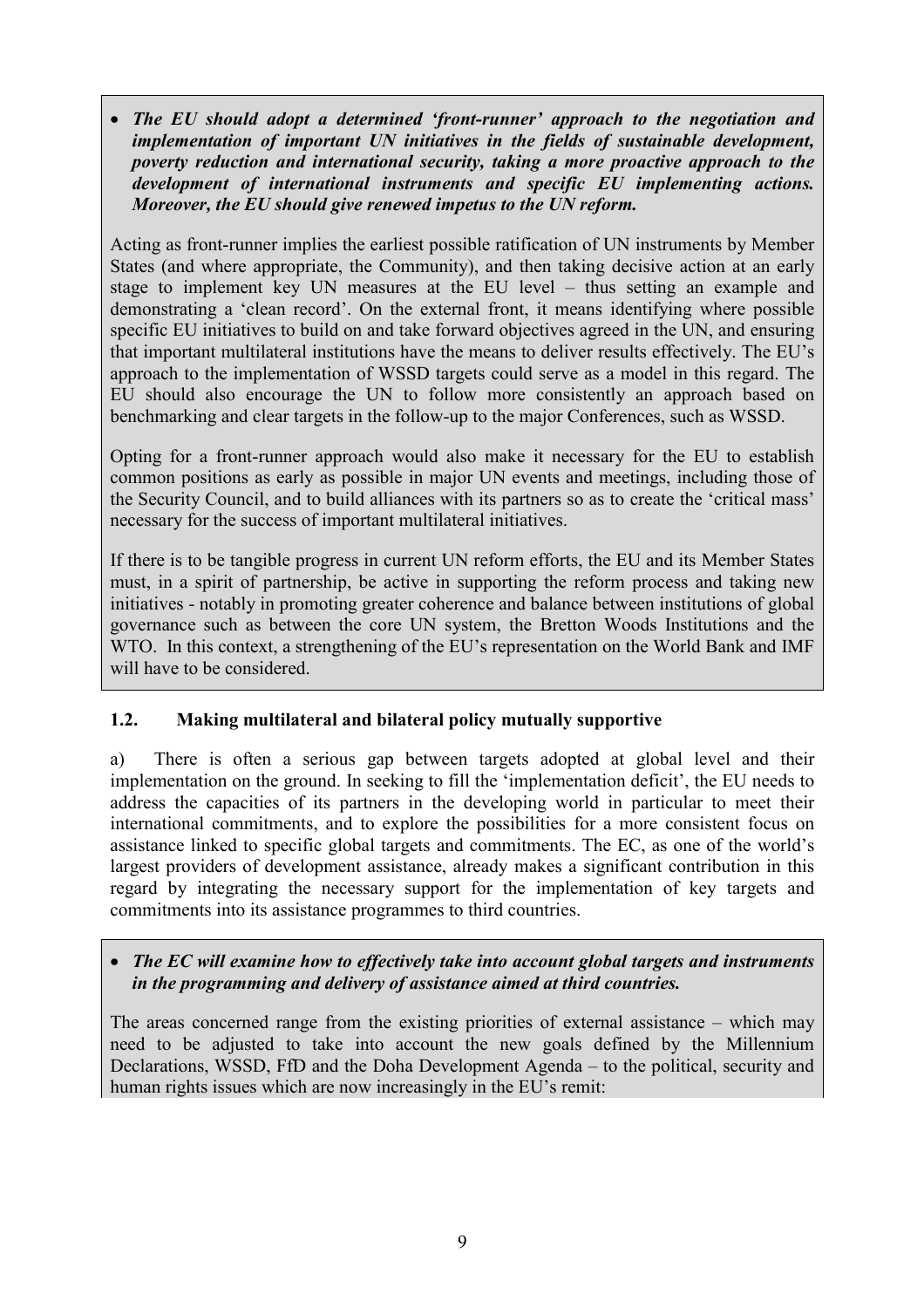- $\checkmark$  The Commission is working towards mainstreaming the **sustainable development** objectives established at the Johannesburg Summit into its external assistance. The Commission is examining new activities to support the EU Water and Energy Initiatives defined at Johannesburg, and, to this end, will work in close partnership with both EU Member States and civil society. Similarly, **trade-related assistance** and capacitybuilding, including in the field of trade and environment, should continue to be enhanced as work proceeds on the Doha Development Agenda.
- $\checkmark$  In order to ensure that the work of UN **human rights** bodies (notably the CHR) is accompanied by tangible improvements on the ground, the EU should strengthen its support for efforts to promote human rights (and democratisation) in third countries. The Commission will envisage a greater use of its bilateral instruments to that end, drawing on the human rights priorities identified in the Country Strategy papers and combined with the use of the European Initiative for Democracy and Human Rights (EIDHR). The Commission will also look at ways of increasing significantly the delivery of capacitybuilding assistance focusing on the promotion of **core labour standards**.
- If Security Council Resolution 1373 is to be effective in the fight against **terrorism**, it will need to be implemented universally, leaving no loopholes for terrorists and their supporters. The EU is committed to supporting the capacity of other countries to implement Resolution 1373, and the Commission, working closely with the Council and Member States, is implementing a new strategy for delivering targeted capacity-building assistance to countries outside the EU in support of the implementation of Resolution 1373. These efforts will complement the long-term development and institutional capacitybuilding programmes which remain a fundamental means of reducing the threat of disaffection and terrorism.
- $\checkmark$  Linked to this, the EU should offer strong support to the UN in its efforts to combat **transnational organised crime** and **drug trafficking**, not only by engaging actively in the work of the Commission on Crime Prevention and Criminal Justice and the Commission on Narcotic Drugs, but also by helping other countries apply key UN instruments such as the Convention on Transnational Organized Crime. To this end, the Commission is *inter alia* examining the scope for enhanced co-operation with the UN Office on Drugs and Crime (ODC).

b) What is called for in the long run is nothing short of a systematic **integration of multilateral and bilateral policy objectives**.

Very often, the agenda of bilateral meetings between the EU and its partners does not reflect the objectives pursued by the Union in multilateral forums – and vice versa. Greater use could be made of the regular meetings that take place between the EU and countries or groups of countries within the framework of the EU's bilateral agreements, with a view to building bridges between the EU's positions and objectives in the UN and those of its partners – and this could be helpful both in preparing resolutions or other political initiatives and in conducting negotiations under the aegis of the UN. Equally, in the consultations which do take place between the EU and its partners in the margins or in the preparation of UN events, the Union does not sufficiently use the 'leverage' which its bilateral relations should provide it with. Further efforts should be undertaken to overcome this lack of efficiency and dispersion of influence.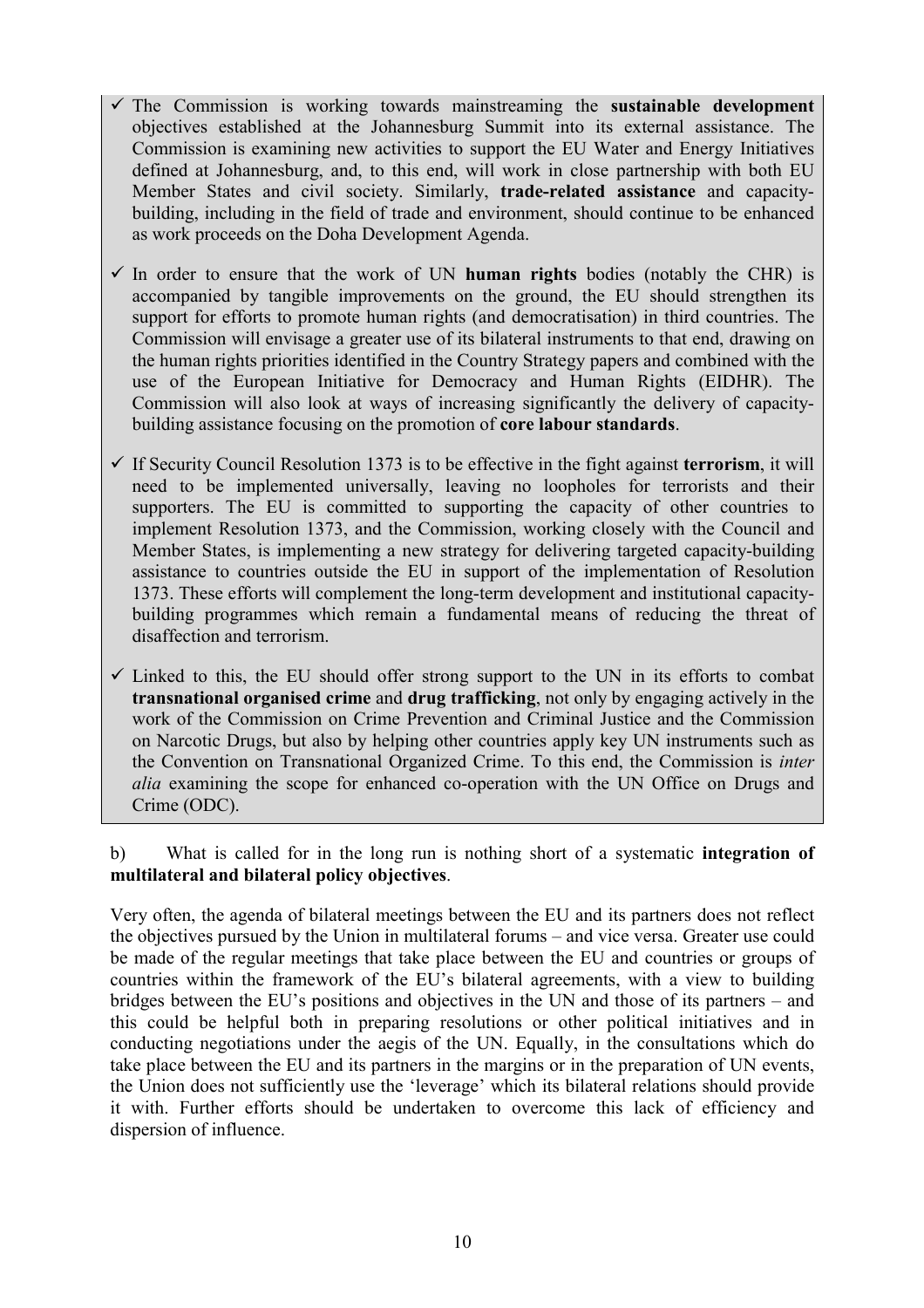*The EU should introduce points relating to the multilateral agenda more systematically into regular bilateral discussions with its partners, and should free up time currently spent on internal co-ordination in order to make use of its privileged bilateral ties more extensively at the major UN sites.*

In concrete terms, the Council Secretariat and the Commission should ensure that the multilateral context is reflected consistently in the agendas of bilateral meetings with third countries or groups of countries – such as Summits and Ministerial meetings, Association Council or Joint Committee meetings, as well as troika meetings. Given that the EU's existing bilateral consultations with its partners in multilateral forums often take place too close to relevant UN events to have any significant impact, and are usually disconnected from the bilateral context, the influence which the EU enjoys by virtue of its extensive ties with other countries and groups of countries could thus be brought to bear more effectively on the multilateral agenda. The closer and more regular UN-Commission desk-to-desk dialogue detailed below will help in this aim.

#### **2. THE EU AND THE UN: TOWARDS GREATER EFFICIENCY AND IMPACT BY WORKING TOGETHER**

## **2.1. Laying the foundations for a wider partnership**

In recent years, there has been a sea-change in the way the EU and the UN perceive each other. Reconciling the unique institutional shape and role of the EU (and before that, the EEC and EC) with a UN system founded on sovereign member states may initially have posed challenges for both organisations. Yet, the benefits of co-operation, combining the universal legitimacy of the UN with the EU's economic and political clout, are now beyond debate and have given rise both to regular high-level contacts and extensive co-operation on the ground. A process of twice-yearly high-level meetings between the UN and the EU has been initiated, permitting regular contacts between the UN Secretary General and Deputy Secretary General and the Council and Commission. Consultations and co-operation now take place as a matter of course across numerous policy areas.

The Commission itself has begun to move its relations with the UN system into a higher gear, starting with development and humanitarian issues, as testified in the 2001 Communication on "**Building an Effective Partnership with the UN in the field of Development and Humanitarian Affairs**" 10. Many of its recommendations, dealing with policy dialogue, the general framework for operational co-operation and strategic partnerships have already been, or are well on the way to being, implemented:

 In the context of increasing **policy dialogue**, both high-level and working-level meetings have become habitual and more forward-looking, taking stock of existing co-operation and identifying common ground to take it further. In many cases, the Commission has concluded agreements with UN agencies, funds or programmes, which lay down a general framework for co-operation<sup>11</sup>. As regards co-operation with the WHO, for example, joint strategies are being developed to address a wide range of health issues  $12$ .

<sup>&</sup>lt;sup>10</sup> COM(2001) 231 final of 2 May 2001<br><sup>11</sup> Notably, the EC-UNHCR exchange of letters of 6 July 2000; the EC-WHO exchange of letters of 14

December 2000 and the EC-ILO exchange of letters of 14 May 2001.<br><sup>12</sup> For example joint Commission-WHO efforts were instrumental to establish a strong and globally binding WHO Framework Convention on Tobacco Control (SCTC). Co-operation should also be extended to the recently launched EC initiative for a Clinical Trial Platform.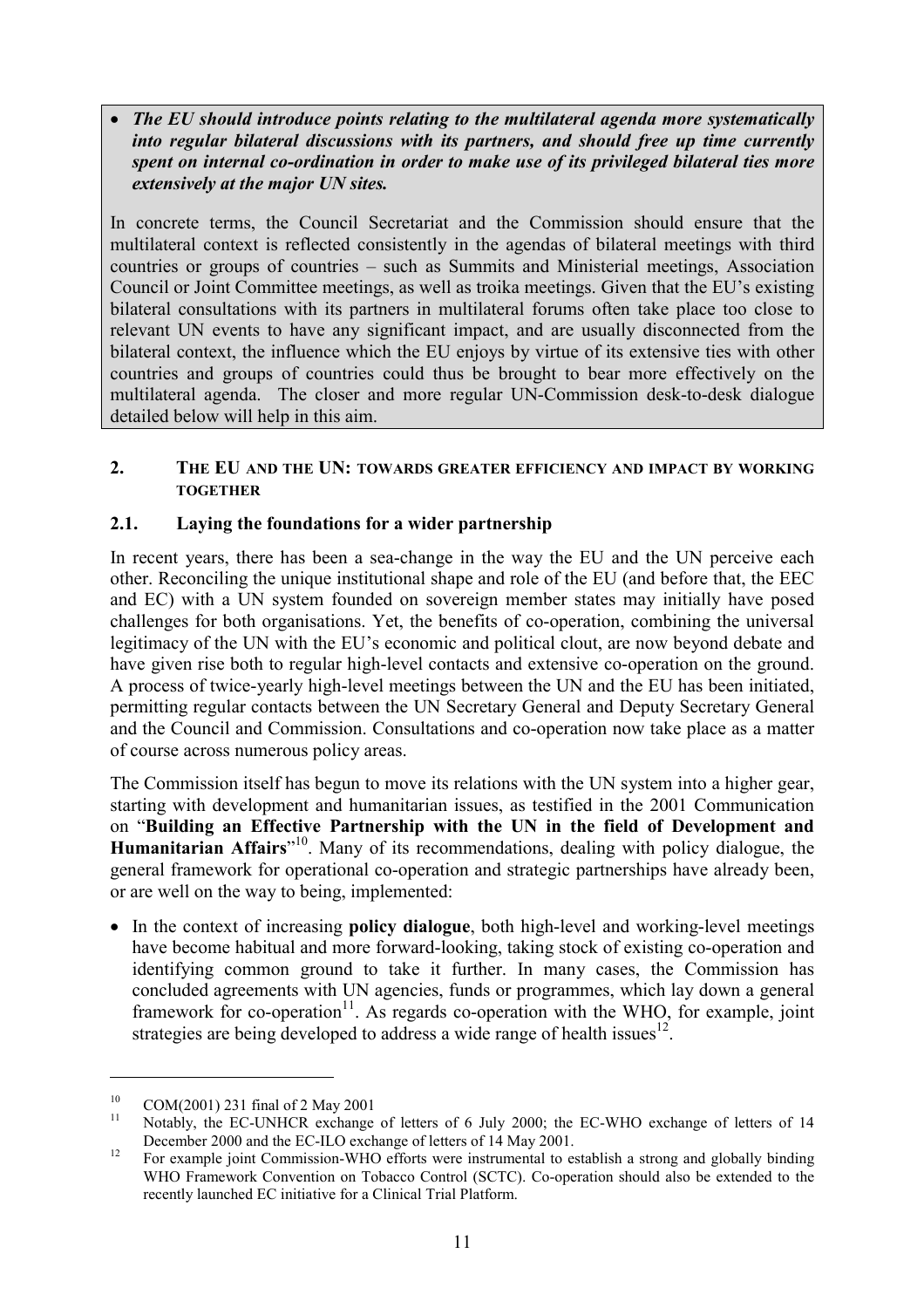- An increasing effort has been made to ensure a regular presence of EC officials at the meetings of UN governing and policy bodies and in the wider context of the UN Conferences. However, representation of the EC **in UN forums** has still to be further strengthened.
- Coherence between the policy priorities of the EC and those of the UN **in the field** has been strengthened by introducing consultation and co-operation with the UN bodies present in the country in question when drawing up the Commission's Country Strategy Papers (CSPs). Work is in progress to identify ways of co-operating more closely on country-level analysis including data sharing. This issue is also to be considered on the occasion of the mid-term review of the CSPs.
- The Commission has successfully created an improved enabling environment for EC/UN **co-operation at the financial level**. This involves the new EC-UN Financial and Administrative Framework Agreement, signed on 29 April 2003, on EC funding of UN actions, including the application of the Verification Clause, which covers the UN Secretariat and associated funds and programmes. It allows for funding of multi-donor UN operations and adopts a result-oriented, rather than input-oriented, approach. The agreement creates a better enabling environment for the EC to finance UN operations and speed up the handling of pending projects. The Commission will also propose to UN specialised agencies that wish to benefit from Commission funding to apply the agreement. On 8 July 2003 the ILO signed an agreement to that effect, and on 17 July 2003 the FAO did the same.
- The Commission is taking concrete steps towards the establishment of **strategic partnerships** with UN agencies, funds and programmes (UNAFP) in the fields of development and humanitarian affairs. A pre-selection of the strategic partners has been made on the basis of an analysis of the concordance of the mandate of the UNAFP with EC objectives, their operational capacity, management capacity, efficiency and accountability record, with due consideration also for the EC's policy priorities. The Commission is now entering into bilateral dialogues with the selected  $UNAFP<sup>13</sup>$  with a view to establishing the strategic partnerships, the main features of which will be greater EC involvement in policy dialogue and governing bodies; more stable, predictable financial co-operation in operational activities; and support for core capacities of the selected UNAFP. The establishment of strategic partnership is an open and evolving process. In the future the Commission might also consider strategic partnerships with other UNAFP.
- In parallel, the Commission's Humanitarian Aid Office (ECHO) has developed Strategic Programming Dialogues (SPD) in **humanitarian affairs** to ensure that ECHO funding of operations carried out by the UN focuses on activities where the UN has a proven track record or has a comparative advantage, as recommended by the Communication. The scope of the SPDs has been widened since 2001, from discussing mostly administrative issues to discussing horizontal/political/tactical issues. SPDs have also allowed ECHO and its UN partners to progressively gain a better mutual knowledge of each other and thus build a more effective relationship.

<sup>&</sup>lt;sup>13</sup> Discussions in view of strategic partnership are being initiated with UNDP, FAO, ILO, WHO, UNCTAD, UNHCR, WFP, UNICEF, UNIDO and UNRWA. In parallel, similar work is in hand to strengthen cooperation with UNEP.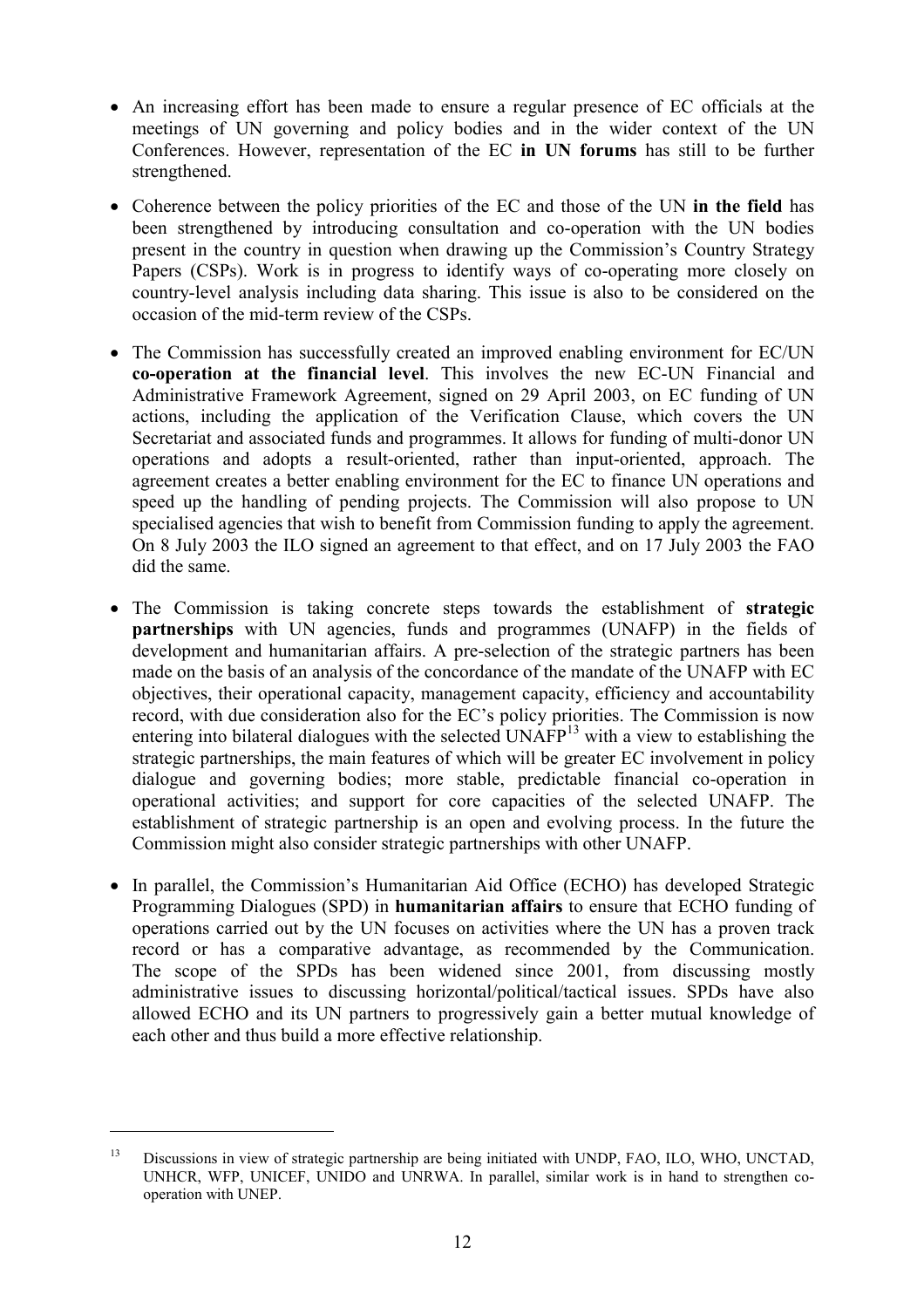#### **2.2. Beyond development: enhancing co-operation on peace and security issues**

The next challenge is to extend a reliable and systematic framework for co-operation to other areas which are essential to effective global governance – most notably those related to the EU's widening role in contributing to **international peace and security**. The evolution of CFSP/ESDP has significantly increased the EU's options for engagement in the political, diplomatic and military spheres, adding impetus to the Community instruments that have thus far provided the principal means of supporting political strategies towards crisis regions.

Ensuring the coherent and effective deployment of the range of tools now at the Union's disposal already requires substantial co-ordination between the relevant players at EU level – the Member States and the Presidency, the High Representative for the CFSP and the Commission. Given that EU actions in this area will invariably be consistent with, and in many cases complementary to, decisions and frameworks developed by the UN, the need for effective complementarity with the UN is also crucial.

Recognition of this fact has already resulted in high level dialogue being stepped up since 2001, with, for example, the UNSG or his Deputy meeting at least twice yearly with the EU troika, the UN Deputy Secretary General Fréchette having twice met the Political and Security Committee (PSC) of the Council, and the EU participating actively in the biennial high-level meetings between the United Nations and Regional Organisations. The latter provides an opportunity to take stock of progress on implementing the "13 modalities" for practical co-operation. One such action was the August 2002 EU regional conference on conflict prevention in Helsingborg, Sweden. These high-level contacts should now lead to improved contacts at operational level on issues ranging from country analysis and earlywarning mechanisms to co-operation in crisis management. Translating closer co-ordination into more effective results will require bold steps to be taken in terms of information-sharing and the adoption of common operational standards, for example. Yet, the potential dividends of smooth and effective links are beyond doubt.

**Conflict prevention** and **crisis management** lie at the intersection of the development and security agendas. They are also areas in which the goals and activities of the EU and UN are united by the premise that the case for multilateralism and international co-operation is unequivocal. The need for complementarity of purpose and operations is therefore beyond debate<sup>14</sup>. In particular, in its Conclusions of 21 July 2003, the Council of the EU "reasserted" the commitment of the EU, as well as of its Member States, to contribute to the objectives of the UN in conflict prevention and crisis management".

At the level of country assistance, the Commission and the UN have already taken the first steps towards better synchronization of their activities for conflict prevention. The Commission and the UN Secretariat thus agreed earlier this year to initiate a 'desk-to-desk' dialogue on conflict prevention and risk assessment in certain focus countries. The objective of this dialogue, which should also be open to relevant specialised agencies, will be to ensure a regular upstream exchange at the operational level on policy, programming and project

<sup>&</sup>lt;sup>14</sup> This need has been recognised by the Commission, Council and UN, notably in the General Affairs Council Conclusions of 11-12 June 2001, the EU Programme on prevention of violent conflicts, adopted in Gothenburg on 15/16 June 2001, the Commission Communication on Conflict Prevention, COM(2001) 211 final of 11 April 2001, and the 2001 Report of the UN Secretary General on the Prevention of Armed Conflict, which specifically calls for co-operation with regional organisations. Progress in implementing the EU Programme on the Prevention of Violent conflicts is reported annually, most recently to the Thessaloniki European Council of 20 June 2003.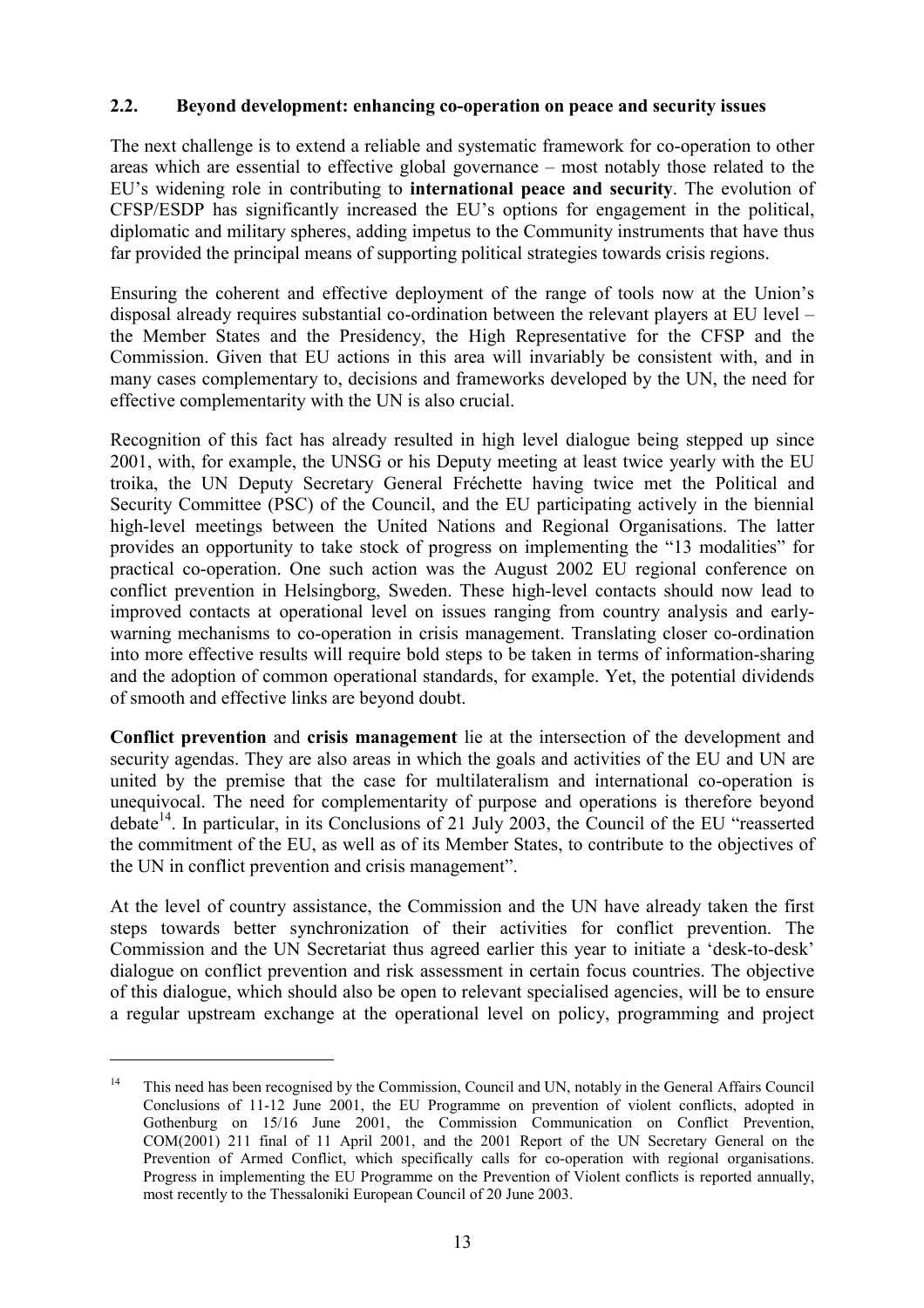assessments. This should help to ensure co-ordinated action in target countries - and, wherever possible, identify possibilities for joint activities on conflict prevention and peacebuilding. The first set of target countries have already been identified by the UN and the Commission.

For the Commission, which manages the bulk of instruments deployed in EU civilian crisis management operations, the need for open lines of communication with the UN is further accentuated by the creation of the Rapid Reaction Mechanism (RRM), which is increasingly being used to support UN operations directly<sup>15</sup>.

Comparative advantages in terms of experience or field presence of each partner should be exploited<sup>16</sup>. Regarding crisis management actions, enhancing the compatibility of practices will extend to the recruitment and training of field personnel<sup>17</sup>, efforts to facilitate exchanges of headquarters officials, and joint training activities<sup>18</sup>. All such partnership activities should above all be practical, whether at policy level or on the ground.

Recent years have seen a clear evolution of joint activities by the EU and the UN in the areas of **crisis intervention and post-crisis reconstruction**. Experience of collaboration now extends from the rebuilding of failed states and territories emerging from conflict to the deployment of military peacekeeping personnel.

In Afghanistan, there has been close co-operation with UNAMA, UNDP and other agencies. The EU Police Mission in Bosnia and Herzegovina took the baton from the UN task force which preceded it. The EU Pillar of the UN Mission in Kosovo (UNMiK) is an integral part of the interim administration, with effective co-operation being pursued by the Commission and the UN for the implementation of EU-compatible standards and legislation. And most recently, the EU launched the 'Artemis' emergency military operation in the Democratic Republic of Congo (Bunia), in accordance with UN Security Council Resolution 1484 and at the UNSG's request, in anticipation of a strengthened UN military deployment.

In addition to these headline examples of EU-UN co-operation in peace and security actions, there has been substantial co-ordination between the EU and the UN on disarmament, demobilisation and reintegration programmes, from the Great Lakes to Cambodia. For its part, the Commission now works regularly alongside the UN when putting in place tools of

<sup>&</sup>lt;sup>15</sup> Examples of operations funded under this 'kick-start' fund ( $\epsilon$ 30m for 2003) include support for the UNDPadministered trust fund for the Afghan Interim Administration and funding for a disarmament and demobilisation process led by the UNDP in Congo (Brazzaville). Other EC instruments have also contributed to UN activities in conflict prevention, such as contributions by the European Initiative for Democracy and Human Rights (EIDHR) to the UN Trust Fund for Preventive Action and to a UNHCHR project on criminal procedures in crisis situations.<br><sup>16</sup> A more detailed overview of the Commission's experience in these areas is presented in the

Communications on Conflict Prevention and on Linking Relief, Rehabilitation and Development,  $COM(2001)$  153 final of 23 April 2001.<br><sup>17</sup> The modules for the Commission pilot project on training for civilian aspects of crisis management already

take into consideration the training standards and training materials developed by the UN, which has provided a number of course speakers. Personnel will be trained for peace missions and field activities of the United Nations, the OSCE, the Council of Europe and other international organisations, as well as for possible EU-led missions. The Italian Presidency of the Council is organising a conference on training standards in the second half of 2003, with the participation of the UN.<br><sup>18</sup> Staff secondments have already taken place on an individual basis in other areas of EC-UN co-operation,

such as between the Commission and the WHO or between the Commission and the UN Economic Commission for Latin America and the Caribbean. Moreover, Commission staff have already taken part in UN training courses on conflict prevention.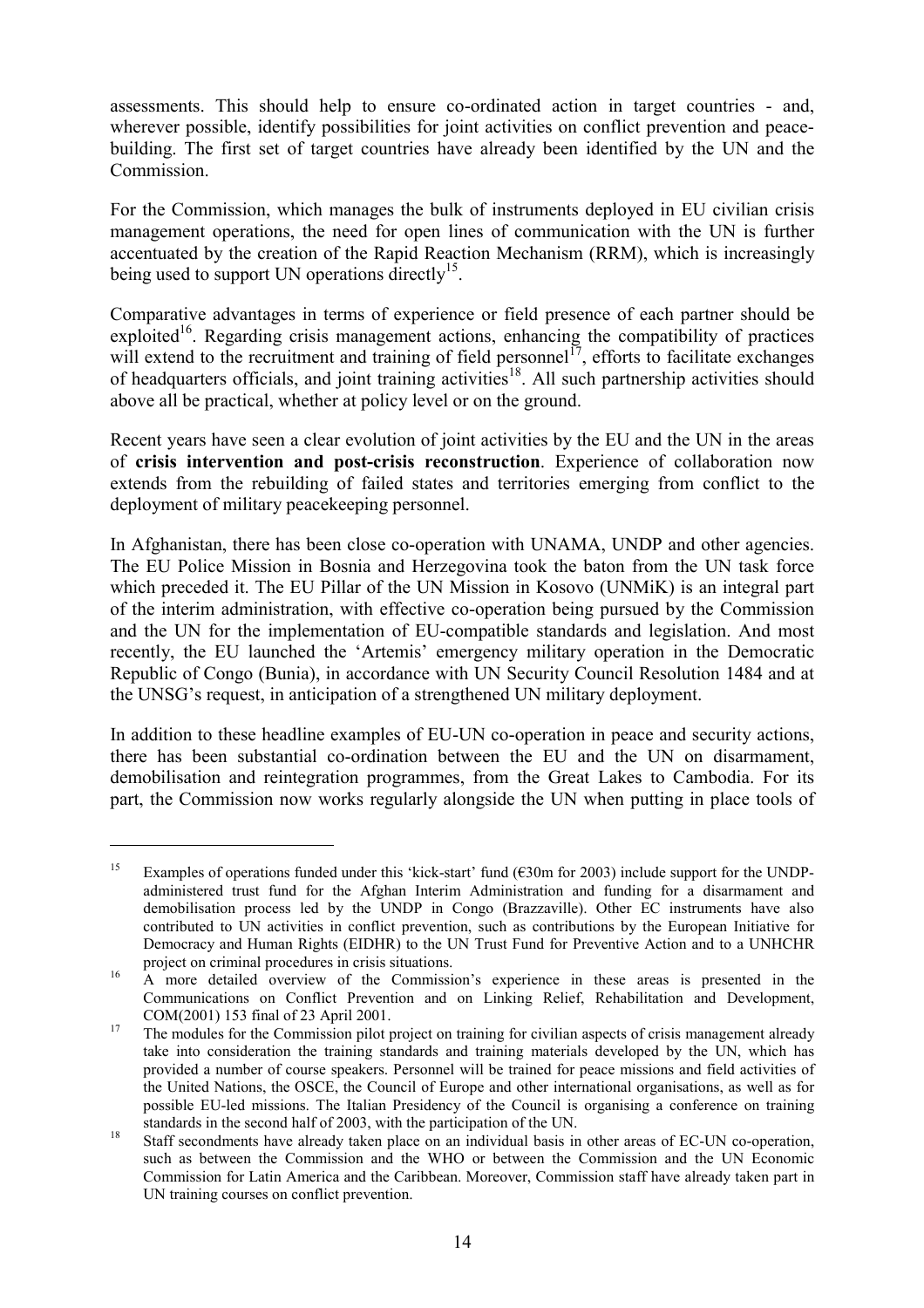post-conflict rehabilitation, ranging from mine clearance projects to comprehensive reconstruction and assistance strategies as in the Western Balkans.

All of this provides mounting **evidence of positive co-operation** between the EU and UN in conflict prevention and crisis management, both on the ground and between headquarters institutions. Maintaining the momentum of this process of concertation will require further, systematic steps. For example, the country-specific dialogues for conflict prevention cited above should cover crisis management and peacekeeping matters too, enhancing both Council Secretariat and Commission engagement with the UN in these areas. Only through long-term improvements in mutual knowledge and confidence will the EU and UN be able to scale up the effectiveness of short-term, complementary responses to emergency and crisis situations.

If dialogue in these areas is to remain streamlined as it becomes more frequent and more operational, it will need to be carefully organised, on the basis of the respective competences of the relevant EU and UN institutions. Key partners on the UN side, include the Department of Political Affairs (DPA), the Department of Peacekeeping Operations (DPKO), the United Nations Development Programme (UNDP) Bureau for Crisis Prevention and Recovery, and the Office for the Coordination of Humanitarian Affairs (OCHA). On the EU side, the Council Secretariat, Commission, Presidency and Member States<sup>19</sup> are involved. In this domain more than in any other, it is important that future developments in the EU's arrangements for external representation facilitate rather than inhibit clear and productive communication with UN counterparts.

- *The EU (Presidency, Commission and General Secretariat of the Council) should deepen the regular dialogue with the UN Secretariat on their respective roles in the EU contribution to peacekeeping operations, including civilian aspects.*
- *The Commission will work with the UN (including specialised agencies, where appropriate) to establish an effective upstream dialogue on country-level assessments, building on steps already taken in the Commission's reform of external assistance to ensure complementarity with other donors.*
- *The EU and the UN should work together to ensure that standards of training of field personnel are compatible (as well as, where appropriate, with those of the OSCE). The Commission will continue to work with the UN to ensure the compatibility of standards for recruitment where the EC is providing personnel for crisis management operations.*
- *The Commission will explore ways of further promoting the exchange of personnel and facilitating joint training activities with organisations of the UN system.*
- *The Commission will encourage closer and more regular working-level contacts between staff working on crisis regions in the UN (notably DPA, DPKO, OCHA and UNDP) and the Commission at headquarters and in the field. Such desk-to-desk dialogue will focus increasingly on specific geographical areas of concern.*

<sup>&</sup>lt;sup>19</sup> The Gothenburg Programme commits the EU and its Member States to implementation and states that "the Union and its Member States will, in accordance with article 19 of the Treaty of the European Union, coordinate their action to promote conflict prevention in international organisations where they are members".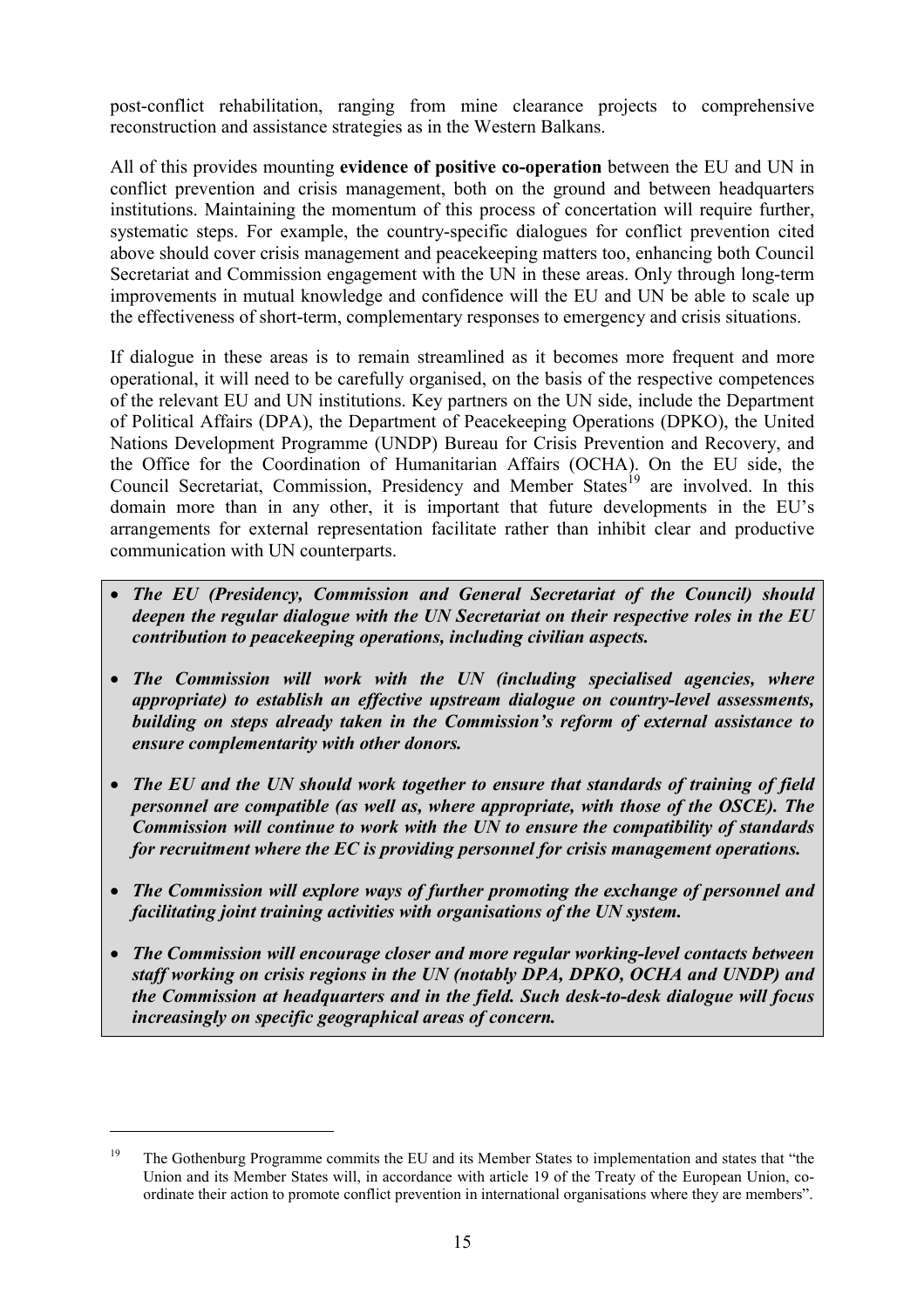Finally, the steps already taken for better co-ordination between the EU, the UN and **regional** organisations such as the OSCE and the Council of Europe need to be pursued<sup>20</sup>, for which effective follow-up to the Helsingborg EU regional conference on conflict prevention will be essential.

 *The EU and UN should co-ordinate systematically with regional organisations in conflict prevention and in crisis and post-crisis situations, and complement each other's resources where possible.*

### **3. PROMOTING THE EU'S VALUES AND INTERESTS EFFECTIVELY IN THE UN SYSTEM**

If the EU is to contribute effectively to strengthening the multilateral system, it needs to be in a position to participate actively and dynamically in policy debates in multilateral forums. As underlined at the outset of this paper, the EU is founded on values which are inherently supportive of the wider multilateral system. Yet, in order to promote its values in the global arena it must engage effectively and regularly in dialogue with other countries and groupings. Remarkable progress has already been made in recent years towards establishing a cohesive EU presence in policy debates at the United Nations. In order to better promote both EU values and interests, this positive evolution should continue, taking into account the proposal of the European Convention to grant legal personality to the EU, and parallel work to consolidate the Union's external representation on the basis of the proposals of the European Convention<sup>21</sup>. The arrival of ten new Member States will create both challenges and opportunities for the EU's role in the UN system – and may require a serious effort by the EU if it is to maintain an effective and responsive presence. Furthermore, there are issues which the EU may need to address irrespective of the precise institutional adjustments that may emerge out of the Convention and the IGC – such as enhancing the role of Council groups in Brussels in providing strategic guidance to EU representatives on the ground, or making EU co-ordination procedures more effective.

## **3.1. The EU at the UN: good progress so far**

Since the inception of the Common Foreign and Security Policy, the EU has become a permanent fixture in policy debates at the UN. Thanks to the efforts of successive Council Presidencies and the EU Heads of Mission at the main UN sites, the EU now **co-ordinates** its position effectively in most important UN policy forums, such as the General Assembly (in which there is an EU common position on almost 95% of resolutions), ECOSOC, the main committees and functional commissions, other subsidiary bodies such as the Economic Commission for Europe, and most specialised agencies as well as in major Conferences. Recent public information initiatives undertaken jointly by the Council and the Commission have considerably heightened the visibility of the EU in this regard<sup>22</sup>. Good progress has also been made in recent years in the exchange of information and co-ordination among EU Member States on Security Council affairs. Awareness of the EU's political role has been heightened by the frequent participation of the Presidency – and on some occasions, the High Representative for the CFSP - in open meetings of the Security Council. The application of

<sup>&</sup>lt;sup>20</sup> The EU welcomed the Security Council high-level meeting of 11 April 2003 on the topic of "The Security" Council and regional organizations: facing the new challenges to international peace and security".<br>See in particular articles III-188 and III-201.<br>Notably the interinstitutional 'EU@UN' website (http://europa-eu-un.org),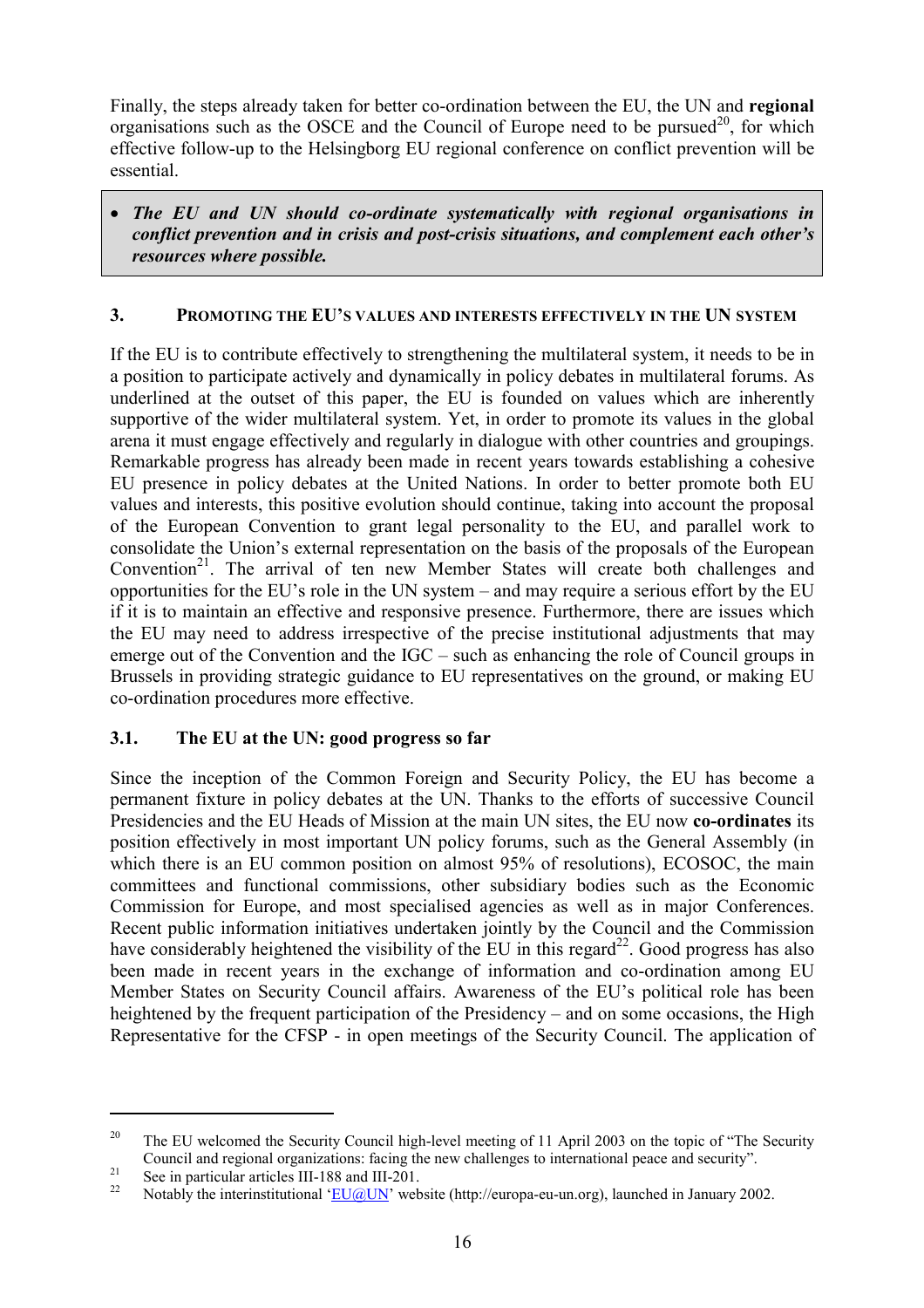Article 19 of the Treaty on European Union, where fully applied, has also improved coherence between the CFSP and positions taken in the Security Council<sup>23</sup>.

The European Community, for its part, has emerged as an important participant in policy debates in the UN, notably in areas of normative activity in which the EC has specific responsibilities in the EU's institutional architecture – thus contributing to coherence between the internal and external policies of the Union. In one specialised agency, the UN Food and Agriculture Organization (FAO), the EC has full membership; and the EC will also soon have full membership of the Codex Alimentarius, following the amendment to the Rules of Procedure recently approved by the Codex Commission and the Directors-General of the FAO and WHO. This option should also be pursued for other relevant organisations that belong to the UN system. In this respect, the Commission has submitted a recommendation to the Council for full membership of the International Civil Aviation Authority (ICAO) and the International Maritime Organisation  $(IMO)^{24}$ . Furthermore, the EC has been able to participate actively in an increasing number of other UN forums and events<sup>25</sup>

The evolving role of the Delegations of the European Commission at the main UN sites has made an important contribution to this process.

## **3.2. Giving the EU the means to contribute more effectively to UN debates**

#### *a) More 'upstream' preparation of EU positions*

All too often the EU's stance in multilateral forums is still a reactive one, with the agenda set by other players. The EU should promote its core objectives in the UN more actively – this would not only further its own interests, but also advance the agenda of the UN overall<sup>26</sup>. The **role and functioning of the Council bodies responsible for UN matters**, notably the Working Party on the United Nations (CONUN) and the Working Group for the Preparation of Major UN Conferences, need to be addressed in this context. This will mean ensuring that they are enabled to deal with substantive policy issues and to set EU objectives for major UN events. That would *inter alia* mean that those groups would meet with sufficient frequency to be able to deal proactively with important UN events and to steer the co-ordination process more efficiently.

Strengthening the role of Council bodies should also help the EU address the occurrence – rare but nonetheless detrimental to the EU's influence – of **split votes** by the EU in UN forums<sup>27</sup>. These split votes are usually the result of a lack of consensus between Member States in Brussels. They should in particular be addressed by intensifying coordination between the Member States within the EU institutional framework. Particularly in cases where proposals considered in the UN touch on areas covered by the CFSP , the greatest

<sup>&</sup>lt;sup>23</sup> Article 19 TEU provides *inter alia* that "Member States which are also members of the United Nations Security Council will concert and keep the other Member States fully informed. Member States which are permanent members of the Security Council will, in the execution of their functions, ensure the defence of the positions and the interests of the Union, without prejudice to their responsibilities under the provisions

of the United Nations Charter."<br>
<sup>24</sup> See document SEC(2002) 381 final.<br>
<sup>25</sup> In a number of UN bodies and in the preparation of major Conferences such as LDC III, WSSD and FfD, as well as in the negotiation of many UN legal instruments, the EC has been able to participate fully.<br>The EU Priorities Paper prepared for each General Assembly session could provide a basis in this regard.<br>Most recently, th

Commission on Human Rights. There have moreover been situations in which a common position already adopted by the EU was subsequently disowned by individual partners.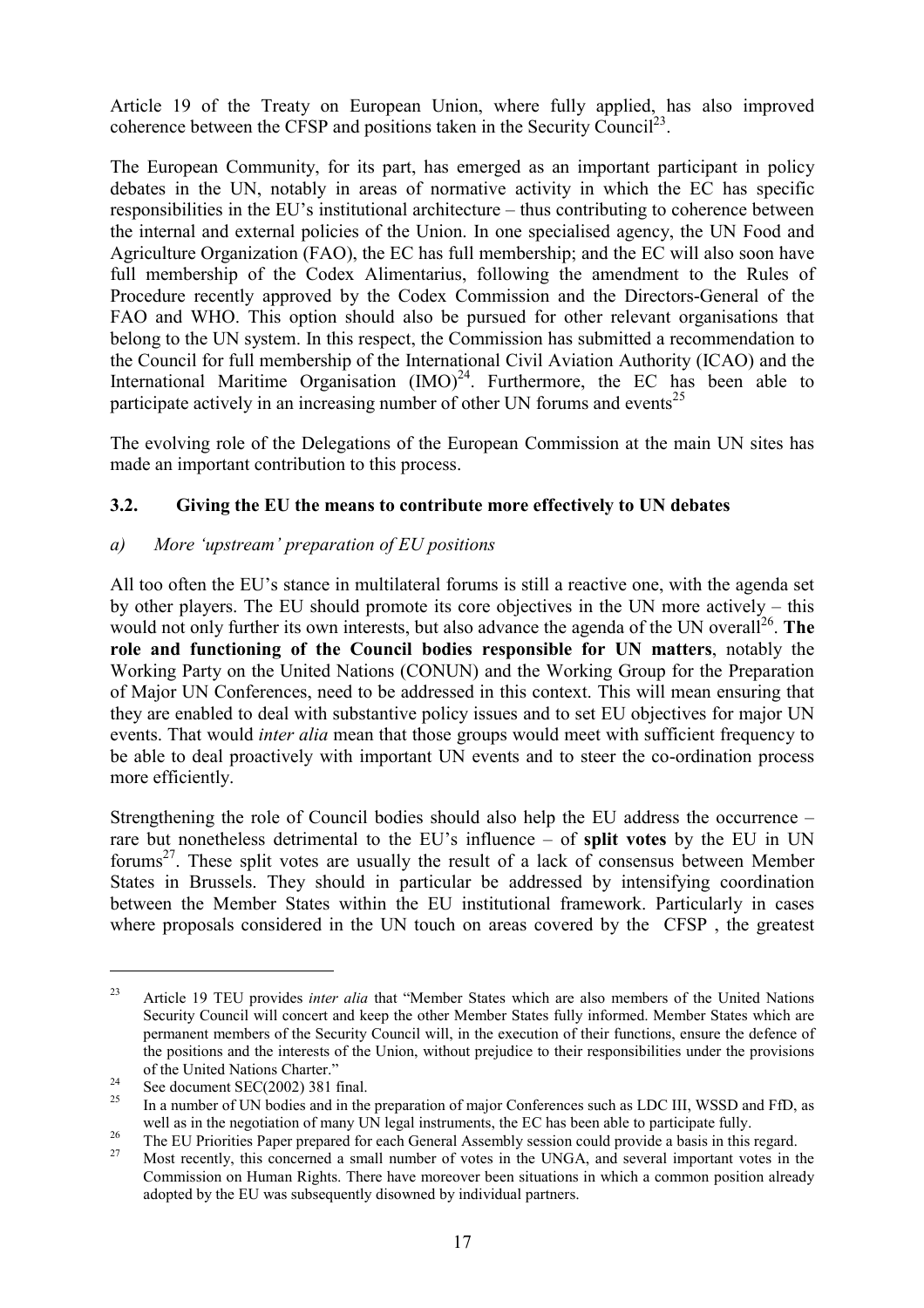possible use should be made of relevant Council bodies to ensure consistency between the two. In principle, this implies that there should be no split EU vote on issues covered by a common position. Under the Present Treaties, the Presidency, the High Representative for the CFSP and the Commission have a particular responsibility in this regard. The appointment of a European Minister for Foreign Affairs, as provided for in the draft Constitutional Treaty, should provide a further impetus for ensuring consistent common positions within the EU and, in the line of Article III-206 of that draft, for their presentation in the  $UN^{28}$ .

EU Member States in the **Security Council**, and notably the Union's two permanent members, should explore more systematic ways of fulfilling their commitments under Article 19 of the Treaty on European Union. Where there is a common EU position on an issue under discussion, this could involve the permanent members ensuring that one of them (in turns) explicitly presents that position. . EU members of the Security Council should intensify their efforts pursuant to Article 19, regarding consultation and concertation on Security Council discussions, building on recent efforts to this end by the current EU members of the Security Council. There is still substantial scope for improving the practical implementation of Article 19, thereby reinforcing the efficiency and coherence of EU external action.

 *The role of the Council working groups dealing with United Nations issues in providing guidance for EU positions in the major UN sites should be strengthened. The presentation of common EU positions should be stepped up in all UN bodies, including the Security Council.*

*Where an issue considered in a UN forum is covered by the CFSP, the role of the relevant Council bodies in Brussels should be reinforced actively as regards the monitoring, and where necessary, adequate preparation of the implementation of agreed policies in a cohesive manner.*

 $\checkmark$  **CONUN** should be reinforced. This would entail:

- ensuring that the group's **agenda** corresponds more consistently to substantive policy issues being dealt with on the ground at the major UN sites, so as to provide clear and relevant guidance to EU representatives on the ground; to this end, coordination between CONUN and the relevant sectoral Council working parties should be reinforced.
- using CONUN more systematically to **identify EU** objectives for meetings of bodies like the main committees or the functional commissions;
- adapting the **schedule of meetings** to coincide with UN business; and
- convening the CONUN at **UN Directors level** twice a year to provide a steering function.
- $\checkmark$  A high-level steering function could also be performed by the **Political and Security Committee** – ensuring cohesion between CFSP positions and the EU stance at the UN depending on the importance and urgency of the issues at stake. An important objective would be to avoid split votes on issues where an EU position exists.

<sup>&</sup>lt;sup>28</sup> Article III-206 of the draft Constitution notably provides that where the Union has a defined position on a subject on the Security Council's agenda, the Minister for Foreign Affairs shall be asked by EU members of the Security Council to present the Union's position.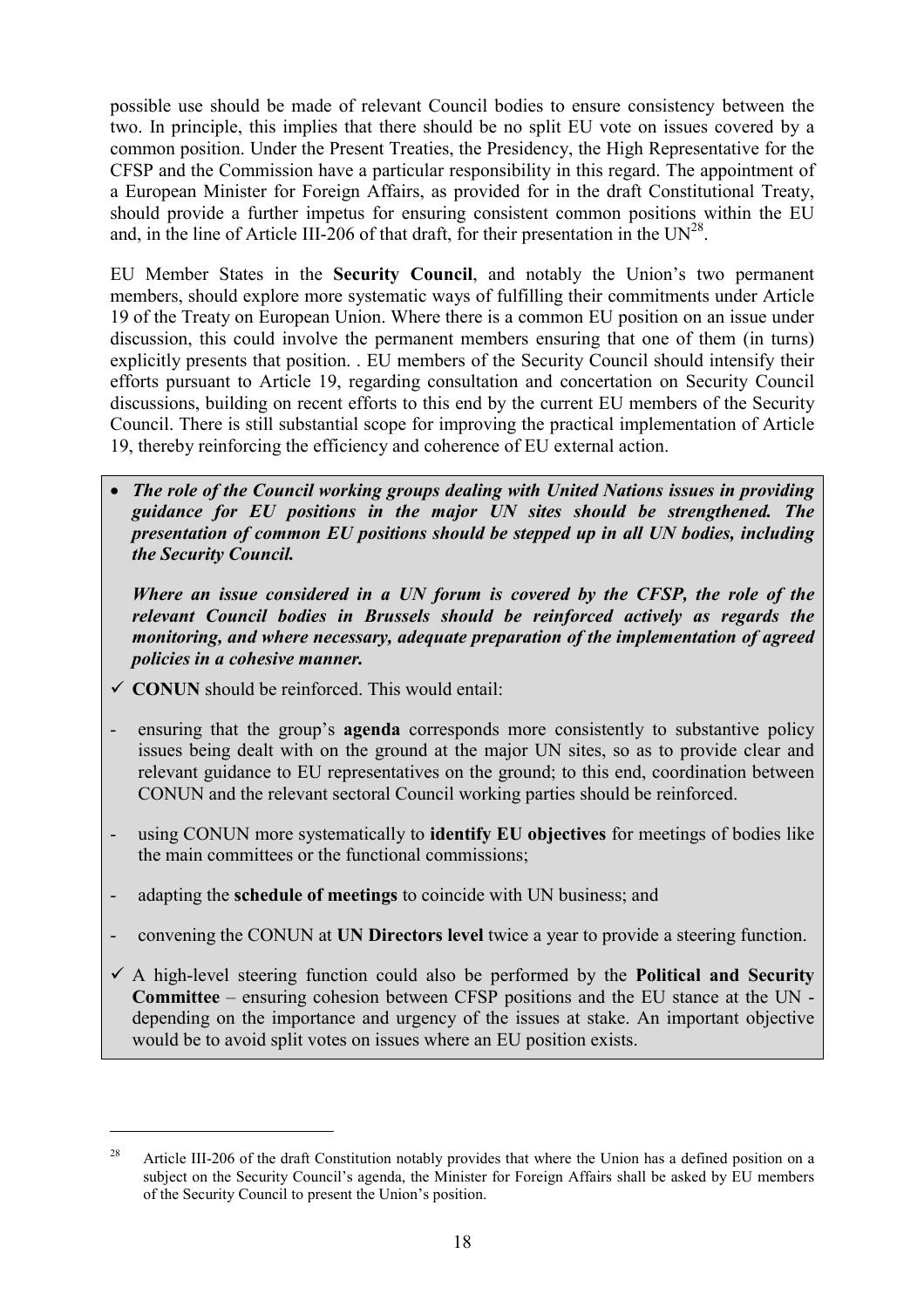The objective of better upstream preparation could also be furthered by a more extensive use of EU **position papers**, **guidelines** or *argumentaires*. The existing practice of single-issue expert meetings to prepare for major UN events – again, already used in the preparation of certain major Conferences – could be extended to other UN events as necessary.

 *The EU should consolidate and reinforce the practice of establishing concise orientation notes, guidelines or position papers for selected UN events and meetings; where necessary, preparatory sessions could be organised to identify key issues and EU priorities. The Commission is ready to contribute to such a process with discussion papers.*

Moreover, while the practice of co-ordination has allowed the EU to affirm its presence in most major New York-based bodies, as well as in most specialised agencies, a coherent approach by the EU would call for an extension of **EU co-ordination** to better cover the entire UN system, as well as other related institutions of global governance.

 *The EU should consolidate and reinforce systematic EU co-ordination across the UN system, while ensuring that co-ordination is focused and unbureaucratic, and enables the EU to engage effectively in dialogue with other actors.*

In the case of international **social policy** issues, the EU should aim to speak more consistently with one voice. Speaking with one voice in forums such as the Third Committee and the Commission for Social Development, while approaching similar issues only from a national perspective in the International Labour Organization (ILO), is both inconsistent with the EU's overall commitment to a more coherent international approach to social development, and detrimental to the EU's effectiveness in promoting the European social model at the global level.

The EU's credibility and impact on **health** and health-research related issues, such as the fight against HIV/AIDS and other communicable diseases, would also be strengthened by more consistent co-ordination across the UN system (notably WHO joint strategies, , UNGA 3<sup>rd</sup> Committee and the Commission on Population and Development). In recent years, the EU has mounted strong and proactive approaches to international health and population issues in 'newer' multilateral bodies (e.g. WTO - access to medicines, Global Fund to Fight AIDS TB & Malaria). These approaches, which are fully in line with the relevant UN declarations and conclusions, should be pursued with equal vigour in the UN system, especially at a time when shared international goals are most in need of reinforcement.

Further progress should moreover be made in introducing EU co-ordination in certain forums dealing with **development co-operation and humanitarian assistance**, such as the United Nations Development Programme (UNDP) and the World Food Programme (WFP).

The need for adequate 'upstream' preparation of EU positions and effective co-ordination is particularly acute in the case of the UN's **human rights** bodies – and this is one area in which considerable work has already been done in the appropriate Council bodies, notably as a result of the disappointing outcome of the  $58<sup>th</sup>$  session of the Commission on Human Rights (CHR).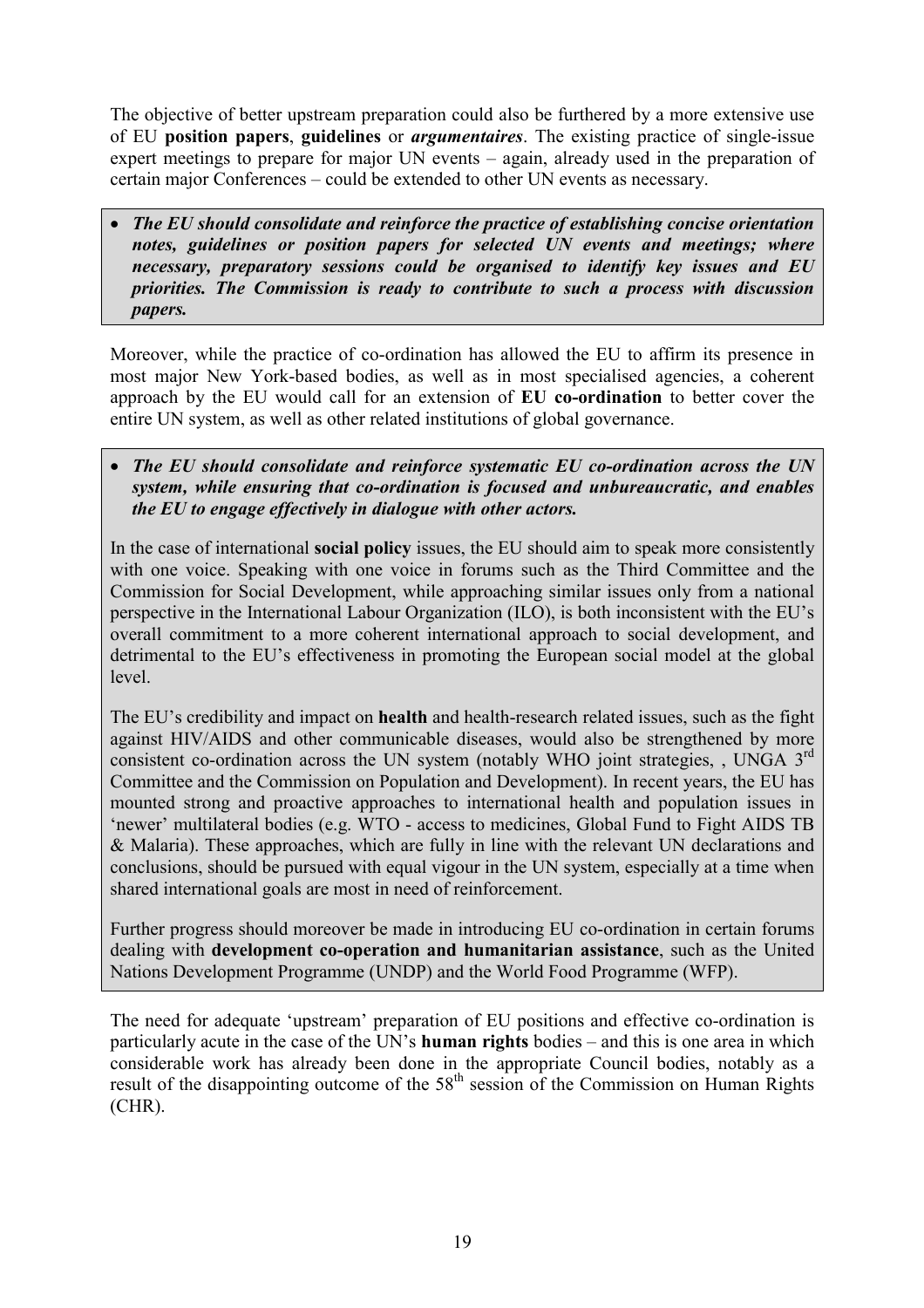It is vital that the EU works to reinforce the soundness and credibility of the UN human rights system. The CHR has recently displayed an increasing tendency to reject country resolutions, with the vast majority of UN members reluctant to issue invitations to the special procedures<sup>29</sup> which would trigger detailed scrutiny of the human rights situation in a given country or on a chosen theme.

In this context, the EU should ensure greater recourse to the instruments at its own disposal, using its range of political dialogues with third countries and regional groups to promote improved co-operation in the CHR and other forums. One lever for such dialogue is the human rights 'essential element' clause contained in Community agreements. This not only relates to a third country's respect for human rights in a domestic context, it also impacts on the approach of the third country to human rights in the international arena<sup>30</sup>.

In particular, countries elected or seeking election to the CHR should be challenged to support the special procedures which the CHR creates and to look closely at their ratification and implementation of key international human rights instruments.

This reinforcement of political dialogue on human rights should be complemented by a careful consideration of how external assistance can assist third countries in meeting their international commitments, or in addressing concerns which have been raised in CHR special procedures. In turn, the positions adopted by the EU in the CHR should reflect improvements in the human rights situation in a particular country, with due consideration given to whether an EU initiative is required and, if so, what shape such an initiative should take<sup>31</sup>.

### *The EU should intensify its efforts to act in a co-ordinated and united way in UN human rights bodies.*

The EU should ensure greater coherence in its use of political dialogue, its programming of relevant assistance, and its positions in UN human rights forums. A number of improvements are already being implemented in this regard in the Council, including a calendar for action by the EU, shorter draft resolutions focusing on key human rights problems, earlier finalisation of texts and burden-sharing. These efforts are being evaluated in the wake of the  $59<sup>th</sup>$  Session of the CHR and further initiatives – including rationalisation of the number and length of statements delivered by the EU – are under consideration. These efforts should be complemented by an EU contribution to reinforce the credibility of the UNCHR.

Similarly, in order for the EU to contribute more effectively to the strengthening of the multilateral system regarding **finance, economic and development** issues, and to ensure that its policy preferences are more consistently reflected, the nature of EU representation in the World Bank and the IMF should be kept under review. Given the impact of the work of the IFIs on trade and sustainable development policies, and against the background of EU economic integration, notably in the Eurozone, the lack of an effective EU presence in the IFIs looks increasingly anachronistic.

<sup>&</sup>lt;sup>29</sup> 'Special Procedures' comprise the establishment of Working Groups (composed of experts acting in their individual capacity).<br><sup>30</sup> For example, the Cotonou agreement (which came into force on  $1<sup>st</sup>$  April 2003) states in Article 9 that:

<sup>&</sup>quot;respect for human rights, democratic principles and the rule of law, which underpin the ACP-EU Partnership, shall underpin the domestic and **international policies** of the Parties and constitute the

essential elements of this Agreement".<br><sup>31</sup> For example, a resolution might be moved from Agenda Item 9 (Country Resolutions) to Item 19 dealing with technical assistance.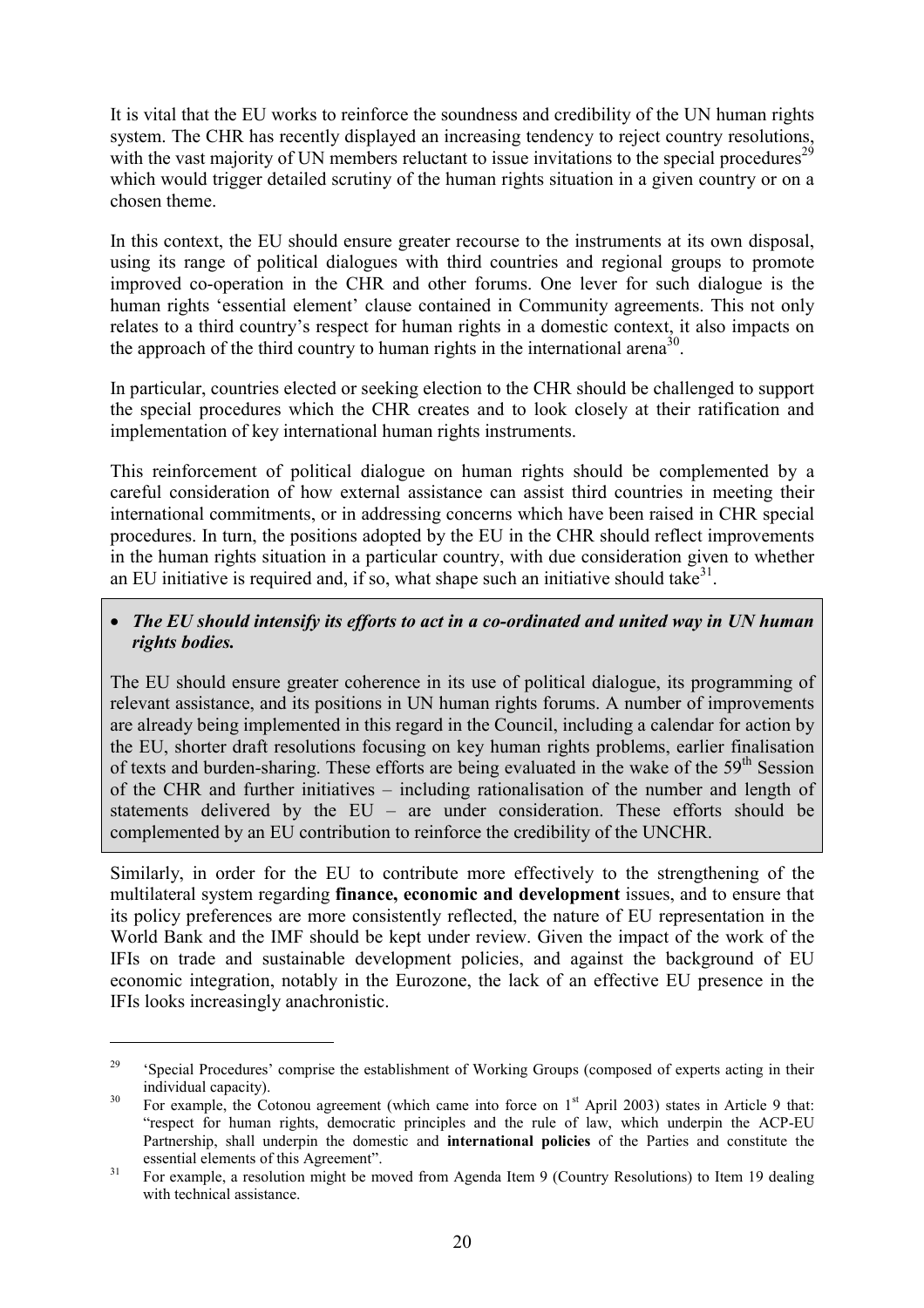## *The EU should seek to reinforce progressively its representation in the governing bodies of the Bretton Woods Institutions.*

In the first instance, greater EU co-ordination in the IFIs should be envisaged – and eventually a move towards a unified EU (or Eurozone) representation.

Finally, as with other facets of the EU's role in the UN, the EU's upcoming **enlargement** may have a substantial impact on the functioning of EU co-ordination. The numerical expansion of the EU will see the Union eventually comprising up to 15% of the UN's membership, creating both opportunities and challenges – notably for the effectiveness, and indeed viability, of EU co-ordination. Enlargement should prompt the EU to consider a general shift in the way coordination takes place: rather than focusing on the time-consuming preparation of precise EU statements, a more extensive use of **mandates and guidelines** for the pursuit of UN discussions could be envisaged.

#### *The Presidency (or other EU representatives) should be given greater flexibility to promote EU positions effectively in UN forums, on the basis of agreed mandates or guidelines, rather than on the basis of detailed EU statements.*

Giving the partner who is representing the EU in a given forum more flexibility in the presentation and advocacy of EU positions, would help the EU to become a more active and operational participant in UN discussions.

Also in the context of EU enlargement, the EU will need to address the composition of the **regional groups** in the UN, as it will find itself in the position of having its membership distributed across more than one regional group. It would be desirable for the EU to work towards a common position on the issue at an early stage.

#### *The EU should adopt a common position as soon as possible on the future shape of regional groups in the UN.*

Another level of co-ordination, which the EU may need to address concerns **elections** and **candidacies** for UN posts. While these have largely been excluded from the scope of EU coordination until now, the question has been raised by a number of recent elections in the UN system. In the Commission's view, moving towards more consistent co-ordination on posts and elections – without reducing the role of the regional groups – might well reinforce the EU's aggregate influence in key UN bodies, and would certainly enhance the Union's credibility.

#### *b) Towards enhanced EU capacity for dialogue and outreach*

The above improvements in internal EU co-ordination would free up time to engage more consistently in **dialogue** with other key actors, notably other groups, so as to further understanding of the EU's objectives and build alliances in UN forums. As suggested in Chapter 1, this should be backed up by better integration of multilateral questions in the EU's regular bilateral dialogues. The EU, in the form of the Troika, already engages in extensive regular dialogue with other countries and groupings on UN issues, and successive Presidencies have taken great strides in establishing the EU as a credible interlocutor for its partners in the UN. However, there is scope for developing a stronger multilateral dimension in the privileged bilateral relations the EU already enjoys with certain countries and groups of countries, particularly in the context of important UN events.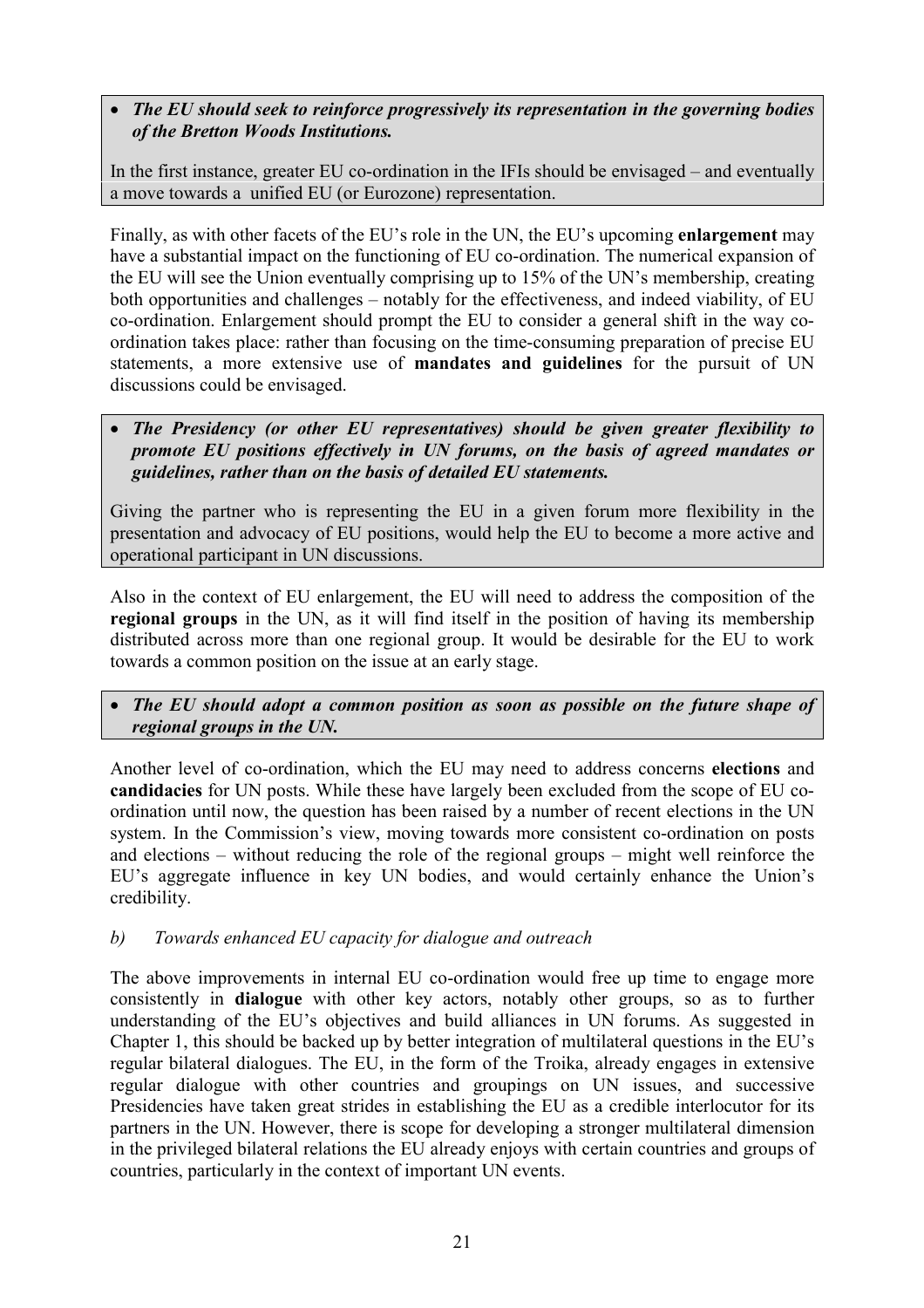#### *The EU should engage in more extensive and regular dialogue with other groups and countries in the UN, and make sure that such dialogue is better focused and more timely with regard to the main issues discussed at major UN events and meetings.*

The EU should notably develop more regular informal contacts ahead of and in the margins of key UN events – which should be made possible, in particular, by a shift towards a mandatebased approach to EU co-ordination. It should also seek, where possible, and more frequently than at present, to move towards more long-term preparation of issues discussed in UN forums with key partners from other regions and across a wide range of policy areas.

A more consistent effort to engage in dialogue with its partners outside the EU should lead the EU to consider a greater use of **burden-sharing** among the Presidency, different Member States and the Commission where relevant and taking into account the responsibilities under the Treaty.

This 'division of labour' approach, enabling given Member States or the Commission to act as facilitators for specific tasks, notably in the preparation of EU initiatives and contacts with other countries and groups, is already being adopted with the EU's WSSD follow-up on water and energy.

## *The practice of 'burden-sharing' between the Presidency, Member States and the Commission in outreach to third countries and other groups in UN forums should be further developed and consolidated.*

The practice of burden-sharing has already been explored by the EU in some major UN Conferences such as FFD and WSSD, by allocating specific Member States and the Commission specific tasks as well as in the context of the CHR. It should be examined whether this approach could equally apply elsewhere in the UN system. Without detracting from the current central role of the Presidency in representing the EU, and without moving towards a multiplicity of voices speaking for the EU, the specific expertise and experience of individual partners could thus be used to greater effect.

## *c) Ensuring an effective interface with policies agreed at the European level*

The EU needs to ensure that measures taken at the European level are consistent with, and where necessary complemented by, measures adopted at the global level. At present, UN instruments and activities touch on policies of the **European Communities** (EC) across a wide range of sectors, ranging from international trade to environmental protection, health and consumer protection to energy policy. Many of these are areas in which globalisation accentuates the need for effective international instruments, and it is important to ensure that the Commission participates to the fullest extent possible in work in the UN system which concerns issues for which it is responsible within the Union.

The observer status of the European Economic Community (precursor to the European Community) in the UN was initially granted in 1974, at a time when the EEC was almost alone in having permanent observer status (there are now 41). Since then, there has been a significant extension of the EC's competence. It could thus be argued that the EC's overall status in the UN no longer reflects the level of integration the Community has attained. Progress has already been made in finding pragmatic solutions in a number of specific cases, and in the long run, the EU's external representation will be boosted through the European Minister of Foreign Affairs. In the meantime, further efforts should be undertaken to ensure that the EC is able to contribute to the work of UN bodies, in close concertation with Member States.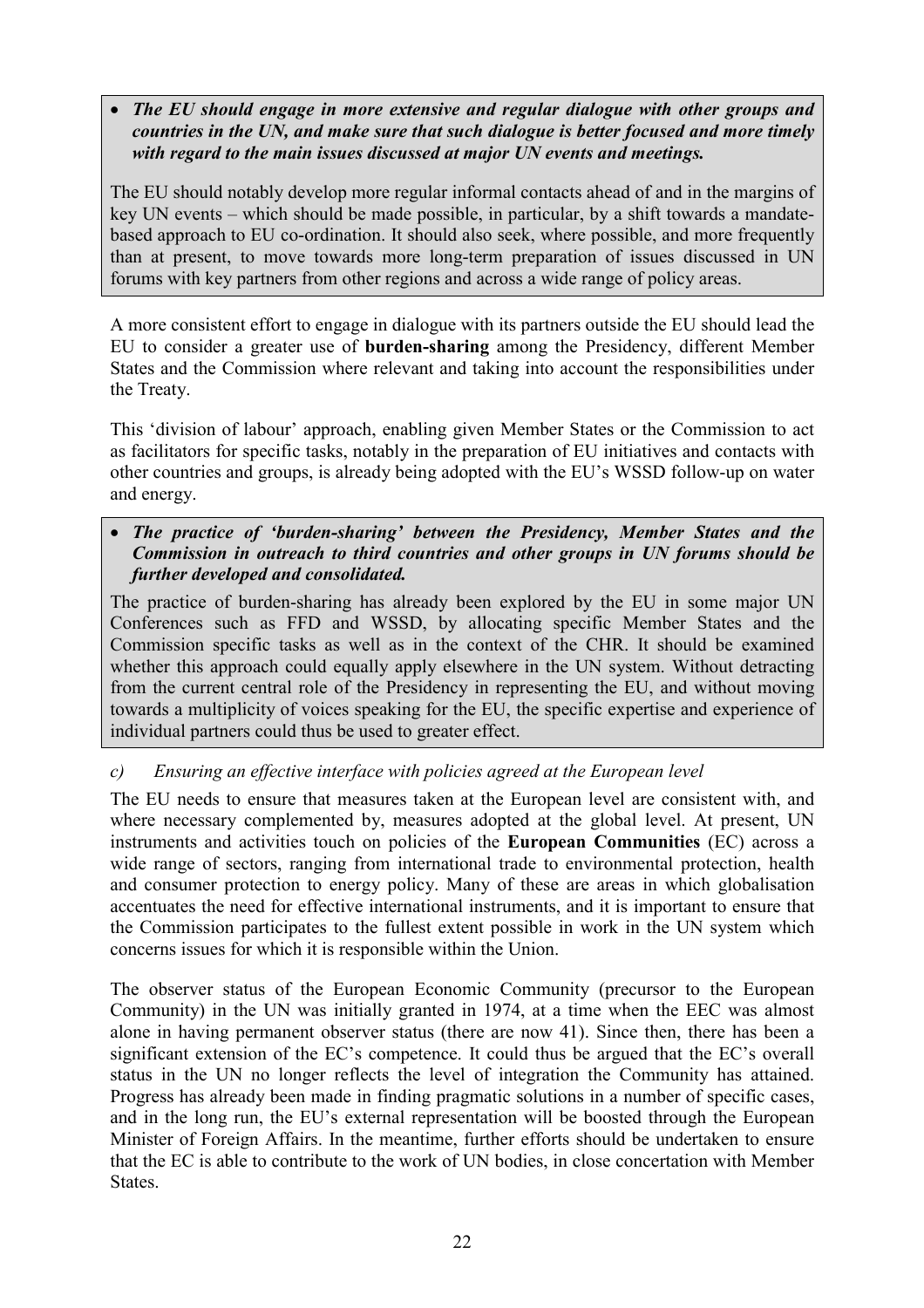#### *The EC should be given the possibility to participate fully in the work of UN bodies where matters of Community competence are concerned, and Member States should contribute effectively towards this.*

Specific examples include the need to ensure that the EC is in a position to participate effectively in negotiations for global environmental conventions to which the EC must later become a Party and to participate in the work of the Global Environmental Facility<sup>32</sup>; or to participate effectively in UN bodies dealing with refugee and asylum issues – and notably pursuing efforts to enable the EC to make a fully effective contribution to the work of UNHCR through enhanced observer status in the UNHCR Executive Committee<sup>33</sup>.

#### **CONCLUSION**

 $\overline{a}$ 

This Communication has set out from two basic premises. First, that a commitment to multilateralism is more essential than ever, and therefore must remain a central strand of the EU's external action. Second, that the role of the United Nations as the backbone of the multilateral system, and the need to make it deliver concrete solutions to many key global challenges, are beyond doubt. On that basis, the Communication has sought to take a wideranging look at the way in which the EU works in, and with, the UN, with a view to determining whether, and how, its effectiveness in helping the UN deliver effective global governance can be improved, especially in the fields of sustainable development, poverty reduction, security and peace. One basic conclusion in that regard is positive: interaction and co-operation with the organisations of the UN system is already present at unprecedented levels across a wide range of areas. At the same time, the EU could be more effective in its contribution to shaping policy within the UN; and both the EU and the UN stand to gain from further improvements and greater synergy in their operational co-operation.

A series of practical proposals are put forward in the Communication as to how the EU might make a more effective contribution to global governance with the UN. Only some of these are within the exclusive responsibility of the Commission – many would require action from the Council and Member States; and in many cases, a concerted effort by several institutions and at different levels is needed. To clarify the implications and respective roles of different actors in the process of implementation, an action plan for implementation of the Communication is annexed to the text.

The Commission invites the Council and Parliament to consider the analysis and the Recommendations put forward in this Communication; and looks forward to working closely with the Member States and with the United Nations to advance the shared objective of more effective global governance and strengthening the architecture of the multilateral system.

<sup>&</sup>lt;sup>32</sup> The Global Environmental Facility is a multilateral fund that finances actions to address six critical threats to the global environment: biodiversity loss, climate change, degradation of international waters, ozone depletion, land degradation, and persistent organic pollutants (POPs).<br><sup>33</sup> Such a move towards enhanced observer status for the EC has already been supported by the Council of the

EU (cf. GAC Conclusions of 11 March 2002).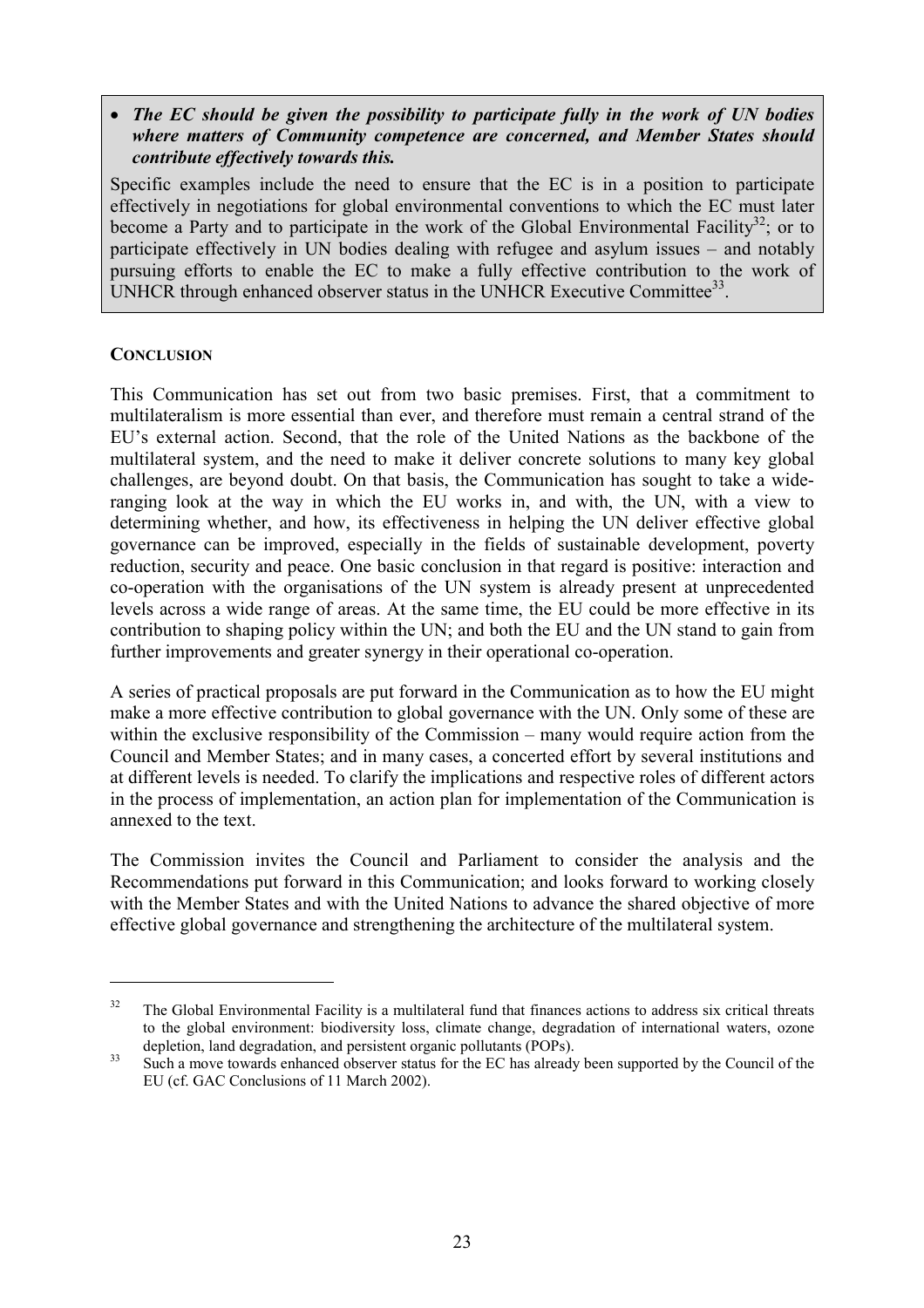## **ANNEX I: Action plan for implementation of the Communication**

## *1. Ensuring that UN targets and instruments have the impact they deserve: the EU's contribution*

| Recommendation                                                                                                                                                                                                                                                                                                                                                                                                                                                      | <b>Implementing action</b>                                                                                                                                                                                                                                                                                                                    | <b>Timeframe</b>                    | Chef de file / institution                                     |
|---------------------------------------------------------------------------------------------------------------------------------------------------------------------------------------------------------------------------------------------------------------------------------------------------------------------------------------------------------------------------------------------------------------------------------------------------------------------|-----------------------------------------------------------------------------------------------------------------------------------------------------------------------------------------------------------------------------------------------------------------------------------------------------------------------------------------------|-------------------------------------|----------------------------------------------------------------|
| The EU should adopt a determined<br>'front-runner' approach to the<br>negotiation and implementation of<br>important UN initiatives in the fields<br>of sustainable development, poverty<br>international<br>reduction<br>and<br>security, taking a more proactive<br>approach to the development of<br><i>international</i><br><i>instruments</i><br>and<br>specific EU implementing actions.<br>Moreover, the EU should give<br>renewed impetus to the UN reform. | 1. Early identification of key EU<br>interests, and preparation of EU<br>initiatives,<br>through<br>appropriate<br>Council groups<br>Systematic<br>consideration<br>of<br>2.<br>EU<br>follow-up<br>specific<br>implementation<br>actions for<br>UN<br>instruments / targets by relevant<br>Council groups<br>3. New initiatives on UN reform. | Continuous<br>As of the $58th$ UNGA | Council (CONUN; relevant groups);<br>Commission                |
| The EC will examine how to<br>effectively take into account global<br>targets and instruments in the<br>programming and delivery<br><i>of</i><br>assistance aimed at third countries.                                                                                                                                                                                                                                                                               | Examine, with recipient countries,<br>integration into EC programming of<br>specific objectives related to e.g.<br>WSSD; counter-terrorism; organised<br>crime/drugs; human rights                                                                                                                                                            | Continuous                          | Commission                                                     |
| The EU should introduce points<br>relating to the multilateral agenda<br>more systematically into regular<br>discussions<br>with its<br><i>bilateral</i><br>partners, and should free up time<br>currently spent on internal co-<br>ordination in order to make use of<br>its privileged bilateral ties more<br>extensively at the major UN sites.                                                                                                                  | Ensure that important multilateral<br>issues (both normative and follow-up<br>of major<br>implementation<br>$\frac{1}{2}$<br>Conferences) are regularly included<br>Association<br>agendas<br>of<br>on<br>Council/Joint Committee/Troika (or<br>similar) meetings                                                                             | Continuous                          | General<br>Council<br>(Presidency;<br>Secretariat); Commission |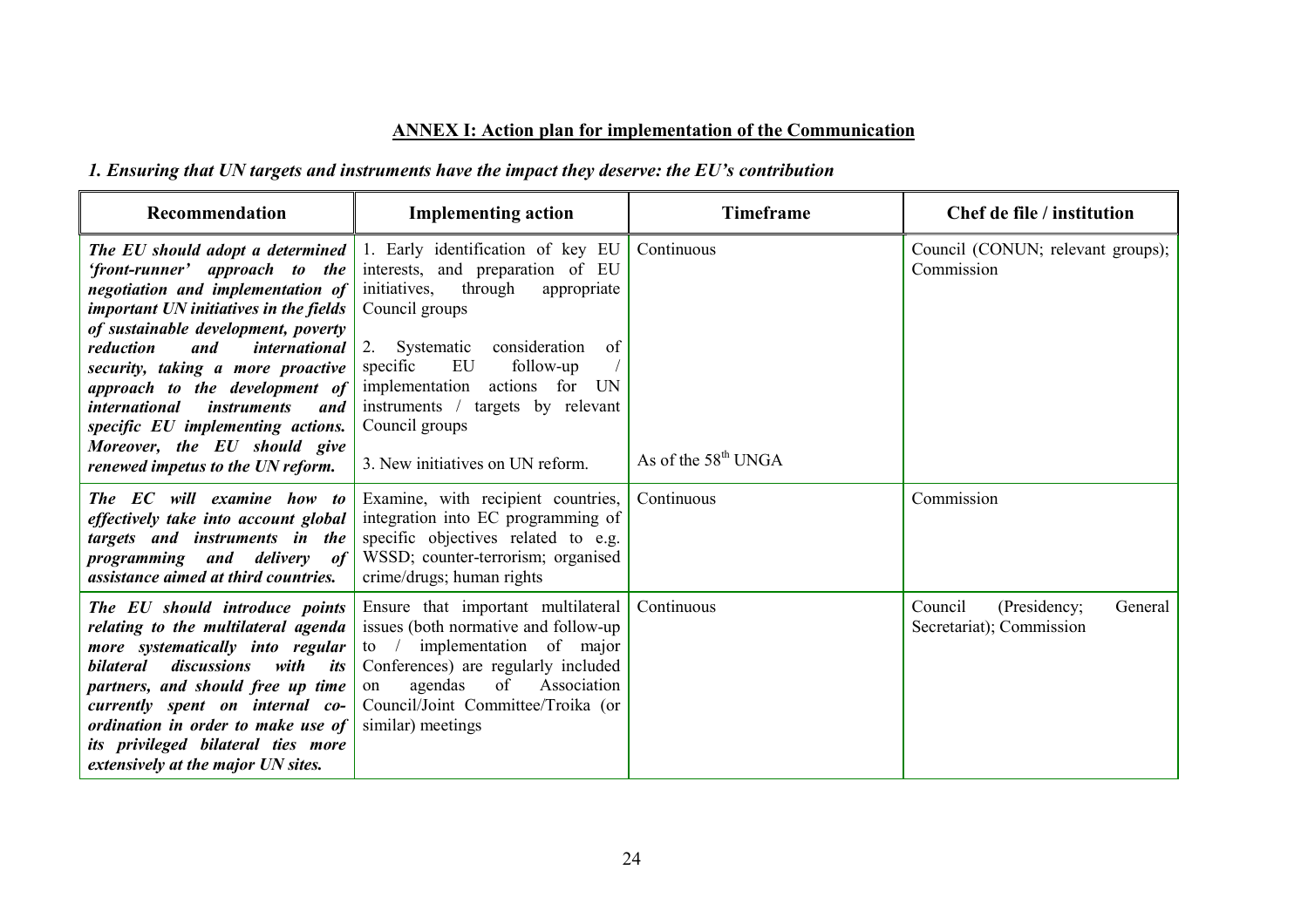| Recommendation                                                                                                                                                                                                                                                                                                                                                                                   | <b>Implementing action</b>                                                                                                                                                                                                                                                                                                    | <b>Timeframe</b> | Chef de file / institution                                                               |
|--------------------------------------------------------------------------------------------------------------------------------------------------------------------------------------------------------------------------------------------------------------------------------------------------------------------------------------------------------------------------------------------------|-------------------------------------------------------------------------------------------------------------------------------------------------------------------------------------------------------------------------------------------------------------------------------------------------------------------------------|------------------|------------------------------------------------------------------------------------------|
| The EU (Presidency, Commission<br>and General Secretariat of the<br>Council) should deepen the regular<br>dialogue with the UN Secretariat on<br>their respective roles in the EU<br>contribution<br>peacekeeping<br>to<br>including<br><i>operations,</i><br>civilian<br>aspects.                                                                                                               | Council Secretariat and Presidency to<br>build on recent experience of co-<br>operation with UN forces in Western<br>Balkans and D.R. Congo.<br>Commission to ensure co-operation<br>on relevant civilian aspects and<br>conflict prevention activities.                                                                      | Continuous       | Council;<br>Presidency;<br>General<br>of<br>Secretariat<br>the<br>Council:<br>Commission |
| The Commission will work with the<br>UN (including specialised agencies,<br>where appropriate) to establish an<br>effective upstream dialogue on<br>country-level assessments, building<br>on steps already taken in the<br>Commission's reform of external<br>assistance<br>$\boldsymbol{to}$<br>ensure<br>complementarity with other donors.                                                   | 1. Issue guidelines on concertation<br>with UN to country desks.<br>2. Follow-up / regular reporting on<br>these contacts<br>3. Evaluation of coherence with<br><b>UNDAFs</b> etc.                                                                                                                                            | Continuous       | Commission                                                                               |
| The EU and the UN should work<br>together to ensure that standards of<br>training of field personnel are<br>compatible (as well as, where<br>appropriate, with those of the<br>The Commission will<br>OSCE).<br>continue to work with the UN to<br>the<br>compatibility<br>ensure<br>of<br>standards for recruitment where the<br>EC is providing personnel for crisis<br>management operations. | 1. Where the EC has developed<br>specific training modules these will<br>systematically be made available to<br>the UN.<br>2. Contacts between EC and UN<br>training focal points to ascertain UN<br>training standards.<br>3. Where necessary, adjust standards<br>ensure compatibility, in co-<br>to<br>ordination with UN. | By end-2003      | Commission; Council                                                                      |

# *2. The EU and the UN: Towards greater efficiency and impact by working together*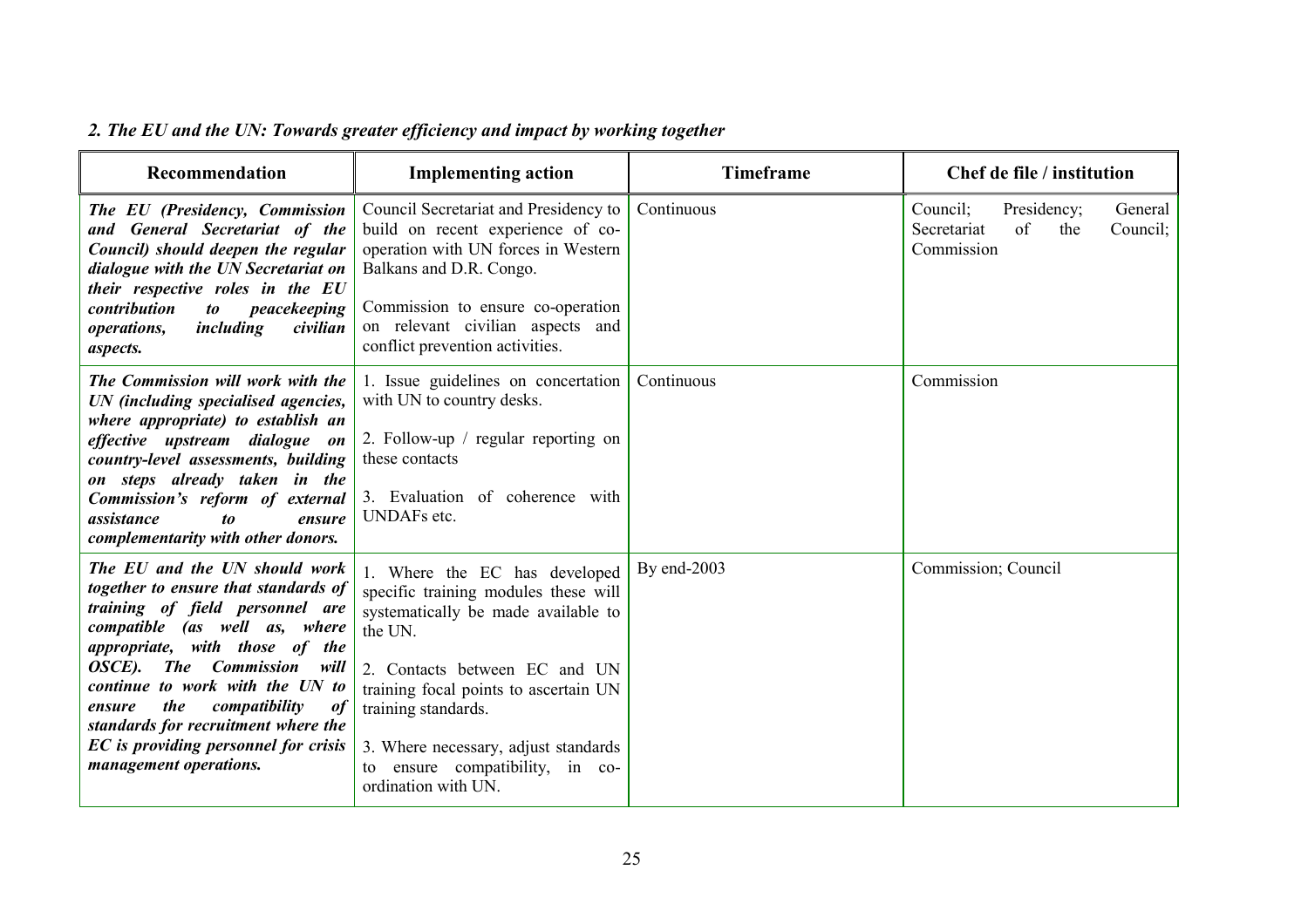| The Commission will explore ways<br>of further promoting the exchange<br>of personnel and facilitating joint<br><i>activities</i><br><i>training</i><br>with<br>organisations of the UN system.                                                                                                                                                                               | with UN<br>1. Initiate discussions<br>Secretariat and agencies<br>2. Establish a database of eligible<br>posts and an inventory of relevant<br>EC and UN training activities                                                      | First results by end 2003                              | Commission                                                       |
|-------------------------------------------------------------------------------------------------------------------------------------------------------------------------------------------------------------------------------------------------------------------------------------------------------------------------------------------------------------------------------|-----------------------------------------------------------------------------------------------------------------------------------------------------------------------------------------------------------------------------------|--------------------------------------------------------|------------------------------------------------------------------|
| The Commission will encourage<br>closer and more regular working-<br>level contacts between staff working<br>on crisis regions in the UN (notably<br>DPA, DPKO, OCHA and UNDP)<br>the<br><b>Commission</b><br><i>at</i><br>and<br>headquarters and in the field. Such<br>desk-to-desk dialogue will focus<br>increasingly<br>specific<br>on<br>geographical areas of concern. | 1. Initiate annual meetings between<br>Commission headquarters staff with<br>DPA/DPKO/OCHA counterparts.<br>2. Develop more systematic directory<br>of UN and EC desks (building on<br>New York experience); update<br>regularly. | First meetings to be held in 2003                      | Commission                                                       |
| The EU and UN should co-ordinate<br>with<br>regional<br>systematically<br>organisations in conflict prevention<br>and in crisis and post-crisis<br>situations, and complement each<br>other's resources where possible.                                                                                                                                                       | Implementation of "13 modalities"                                                                                                                                                                                                 | First results by end 2003 (after July<br>2003 meeting) | Commission;<br>Council:<br>General<br>Secretariat of the Council |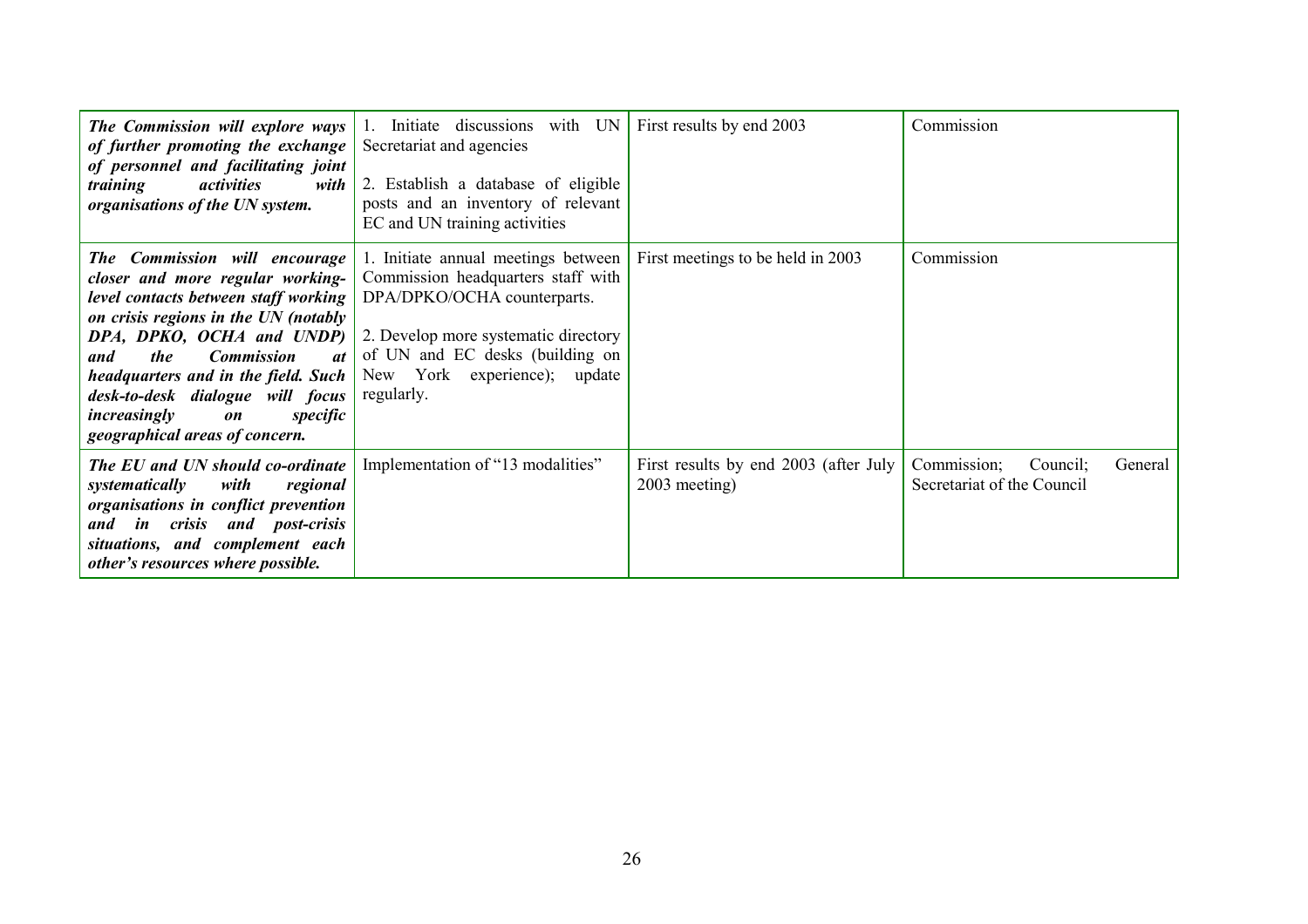| Recommendation                                                                                                                                                                                                                                                                                                                          | <b>Implementing action</b>                                                                                                                                                                                                                                                                                                                                                                                     | <b>Timeframe</b>                   | Chef de file / institution                                                                                                        |
|-----------------------------------------------------------------------------------------------------------------------------------------------------------------------------------------------------------------------------------------------------------------------------------------------------------------------------------------|----------------------------------------------------------------------------------------------------------------------------------------------------------------------------------------------------------------------------------------------------------------------------------------------------------------------------------------------------------------------------------------------------------------|------------------------------------|-----------------------------------------------------------------------------------------------------------------------------------|
| The role of the Council working<br>groups dealing with United Nations<br>issues in providing guidance for EU<br>positions in the major UN sites<br>should<br>be<br>strengthened.<br><b>The</b><br>$\bm{E}\bm{U}$<br>presentation<br>of common<br>positions should be stepped up in all<br>UN bodies, including the Security<br>Council. | Encourage<br>short,<br>1.<br>discussions in CONUN on key issues<br>of<br>future<br>meetings<br>main<br>in<br>functional<br>committees<br>commissions, with a view to defining<br>clear EU mandates<br>2. Arrange CONUN calendar with a<br>view to calendar of important UN<br>meetings (notably UNGA/ECOSOC<br>and main subsidiary bodies)<br>3. Schedule twice-yearly CONUN<br>meetings at UN Directors level | focussed $\vert$ As of autumn 2003 | Council (CONUN; WG on major UN<br>Conferences;<br>relevant<br>working<br>groups as appropriate)<br>EU members of Security Council |
| Where an issue considered in a UN<br>forum is covered by the CFSP, the<br>role of the relevant Council bodies<br>in Brussels should be reinforced<br>actively as regards the monitoring,<br>and where necessary, adequate<br>preparation of the implementation<br>of agreed policies in a cohesive<br><i>manner.</i>                    | sufficiently<br>'upstream'<br>Ensure<br>consideration by horizontal (PSC,<br>CONUN) and geographical Council<br>of<br>CFSP-related<br>bodies<br>issues<br>considered in UN forums                                                                                                                                                                                                                              | Immediate and continuous           | (PSC)<br><b>CONUN</b><br>Council<br>geographical<br>General<br>groups);<br>Secretariat of the Council                             |

# *3. Promoting the EU's values and interests effectively in the UN system*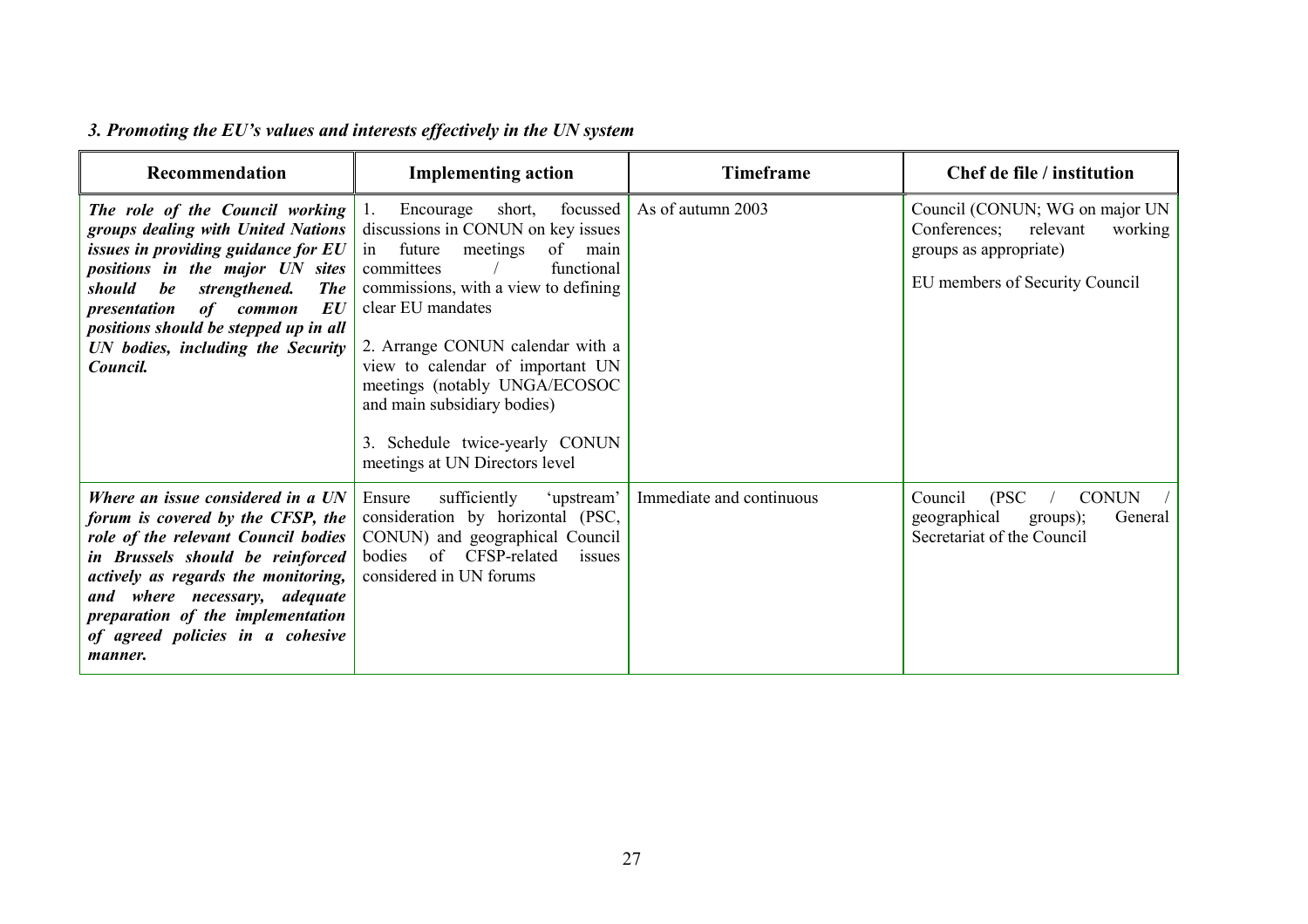| reinforce<br><i>the</i><br>practice<br><i>of</i><br>establishing<br><i>concise orientation</i><br>notes, guidelines or position papers<br>for selected UN<br>events and<br>where<br><i>meetings;</i><br>necessary,<br>could be<br>sessions<br>preparatory<br>organised to identify key issues and<br><b>EU</b> priorities. The Commission is<br>ready to contribute to such a process<br>with discussion papers. | <b>The EU should consolidate and 1.</b> 'Lead' EU partners (MS or As of autumn 2003)<br>Commission) to prepare<br>papers<br>identifying EU priorities in advance<br>of key meetings of UN bodies<br>2. Preparatory sessions to be held in<br>framework of (and possibly back-to-<br>back with) CONUN or other Council<br>groups ahead of key UN meetings |                          | Commission;<br>Council;<br>General<br>Secretariat of the Council                   |
|------------------------------------------------------------------------------------------------------------------------------------------------------------------------------------------------------------------------------------------------------------------------------------------------------------------------------------------------------------------------------------------------------------------|----------------------------------------------------------------------------------------------------------------------------------------------------------------------------------------------------------------------------------------------------------------------------------------------------------------------------------------------------------|--------------------------|------------------------------------------------------------------------------------|
| The EU should consolidate and<br>systematic EU<br>reinforce<br>$co-$<br>ordination across the UN system,<br>while ensuring that co-ordination is<br>focused and unbureaucratic, and<br>enables the EU to engage effectively<br>in dialogue with other actors.                                                                                                                                                    | 1. Ensure that EU co-ordinates and<br>intervenes consistently in all main<br>UN bodies and policy bodies of<br>AFPs dealing with social and health<br>policy issues<br>2. Important sectoral issues to be<br>prepared adequately by Council<br>groups (CONUN/sectoral group) in<br><b>Brussels</b>                                                       | Immediate and continuous | Council (HoMs/experts at UN sites;<br>CONUN;<br>relevant<br>groups);<br>Commission |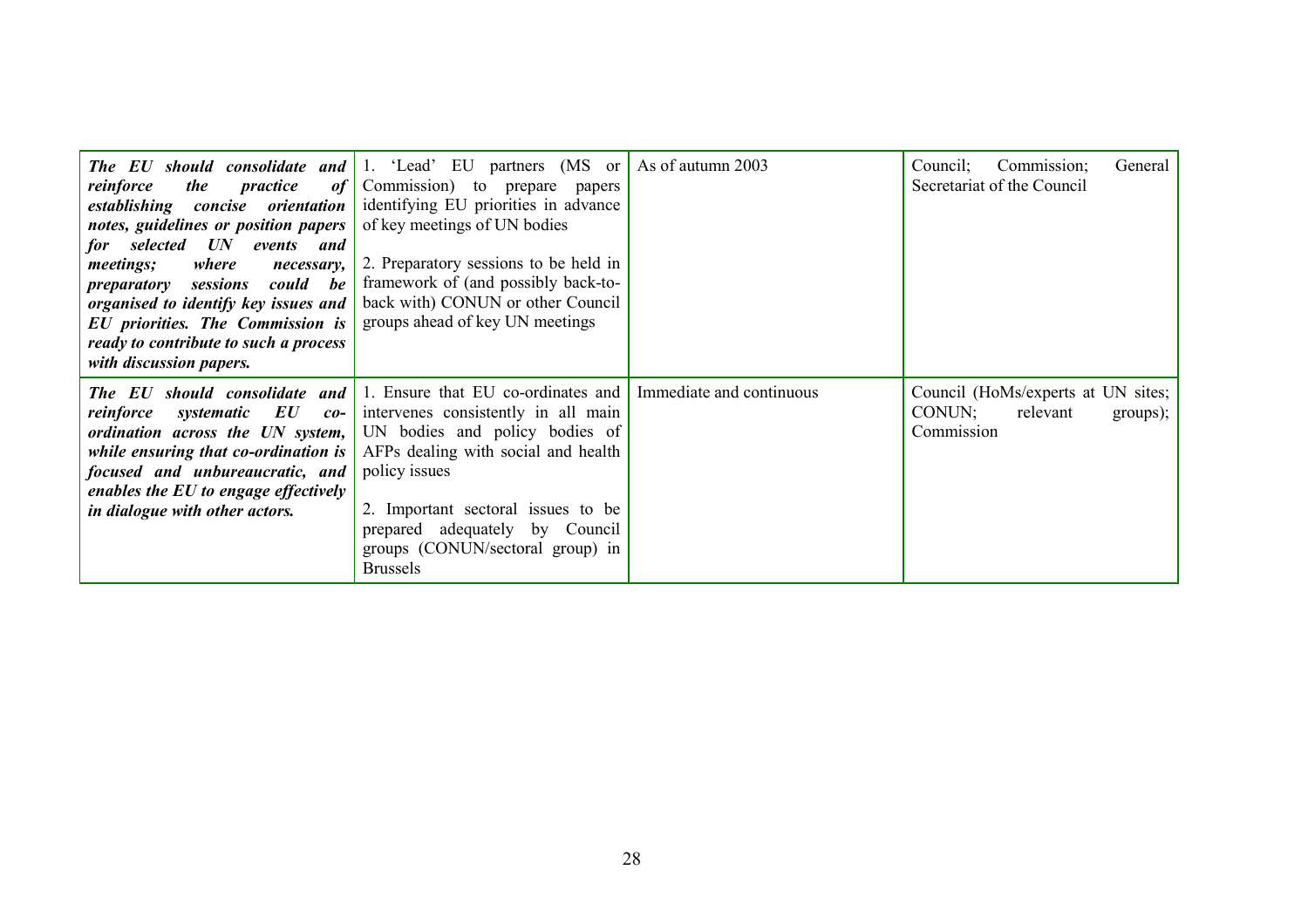| The EU should intensify its efforts<br>to act in a co-ordinated and united<br>way in UN human rights bodies.                                                                                                                                     | 1. Appraisal of progress made so far<br>following the $57th$ UNGA Third<br>Committee within COHOM<br>and<br>identification of further possibilities<br>for improvement prior to the $60th$<br>CHR.<br>2. Systematic inclusion of Human<br>Rights issue $-$ including<br>the<br>$CHR/Third$ Committee angle – at<br>third<br>meetings with<br>countries<br>throughout the year.<br>Thorough<br>analysis of a third country's stance<br>and voting record at the CHR/Third<br>Committee will be required in order<br>to make this effective. | Immediate and continuous | Council; Commission                                          |
|--------------------------------------------------------------------------------------------------------------------------------------------------------------------------------------------------------------------------------------------------|--------------------------------------------------------------------------------------------------------------------------------------------------------------------------------------------------------------------------------------------------------------------------------------------------------------------------------------------------------------------------------------------------------------------------------------------------------------------------------------------------------------------------------------------|--------------------------|--------------------------------------------------------------|
| The EU should seek to reinforce<br>progressively its representation in<br>the governing bodies of the Bretton<br><b>Woods Institutions.</b>                                                                                                      | Strengthening of EU co-ordination as<br>a first step towards a unified EU<br>representation                                                                                                                                                                                                                                                                                                                                                                                                                                                | Progressive              | Council; Member States                                       |
| The Presidency (or other EU<br>representatives) should be given<br>greater flexibility to promote EU<br>positions effectively in UN forums,<br>on the basis of agreed mandates,<br>rather than on the basis of detailed<br><b>EU</b> statements. | 1. Promote mandate-based approach<br>in co-ordination on the ground in<br>main UN<br>sites, with detailed<br>negotiated<br>statements<br>only for<br>opening / formal sessions<br>2. Agree on mandates for major UN<br>events in advance in Brussels-based<br>Council groups                                                                                                                                                                                                                                                               | Progressive              | Council (CONUN / HoM and experts<br>at UN sites); Commission |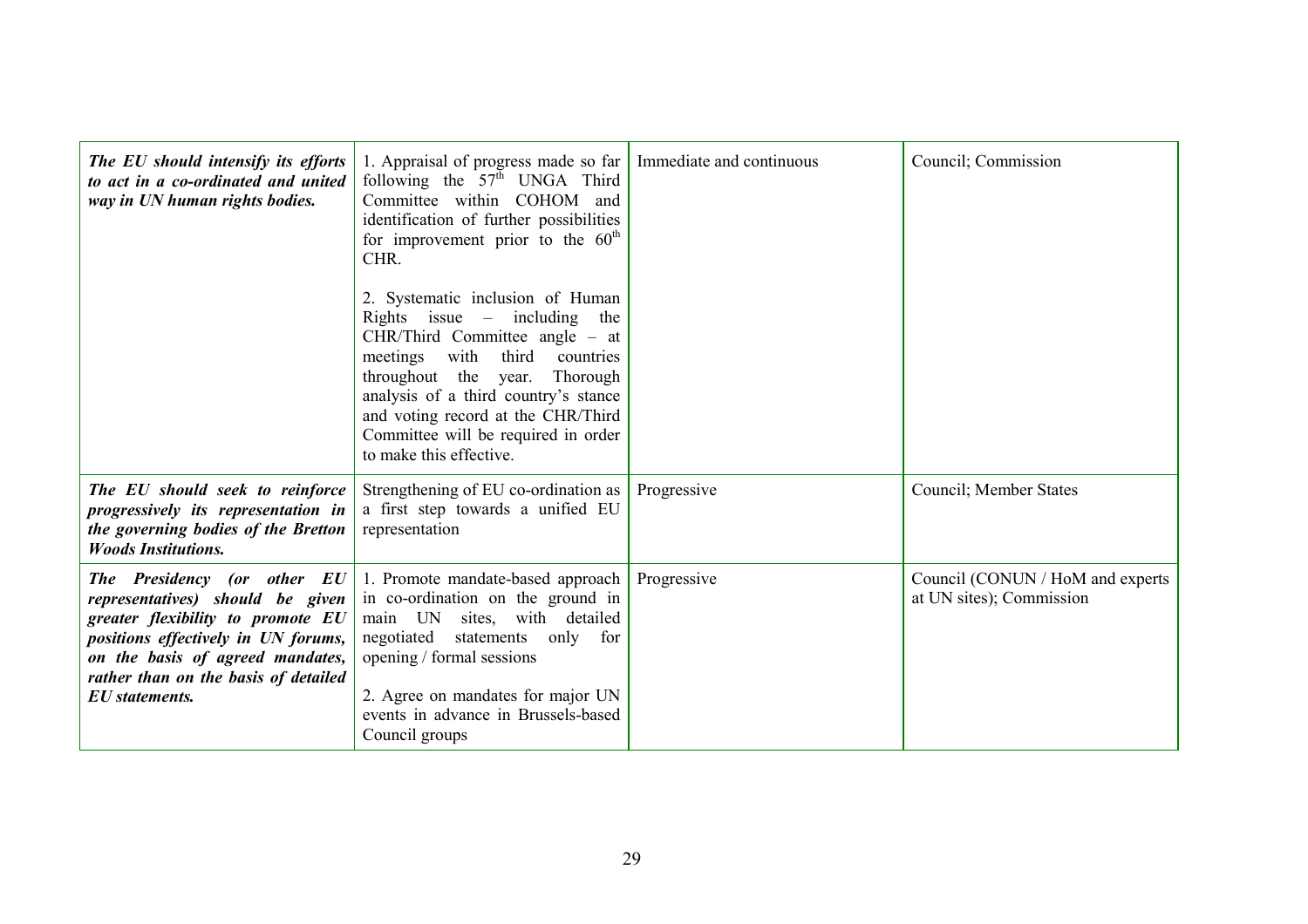| The EU should adopt a common<br>position as soon as possible on the<br>future shape of regional groups in<br>the UN.                                                                                                                                                     | Internal consultations with a view to<br>preparing an EU position                                                                                                                             | Before accession of the new Member<br><b>States</b> | Council (CONUN); Member States                                                       |
|--------------------------------------------------------------------------------------------------------------------------------------------------------------------------------------------------------------------------------------------------------------------------|-----------------------------------------------------------------------------------------------------------------------------------------------------------------------------------------------|-----------------------------------------------------|--------------------------------------------------------------------------------------|
| The EU should engage in more<br>extensive and regular dialogue with<br>other groups and countries in the<br>UN, and make sure that such<br>dialogue is better focused and more<br>timely with regard to the main<br>issues discussed at major UN events<br>and meetings. | Develop practice of regular informal<br>contacts (notably in troika format)<br>with other key groups in UN, notably<br>of meetings<br>ahead<br>of main<br>committees / functional commissions | Immediate and continuous                            | Member<br>Council;<br>States;<br>Commission; HoM                                     |
| The practice of 'burden-sharing'<br>between the Presidency, Member<br>and<br>the Commission in<br><i><b>States</b></i><br>outreach to third countries and<br>other groups in UN forums should<br>be developed and consolidated.                                          | Burden-sharing to be encouraged in<br>main UN bodies and policy bodies of<br>AFPs                                                                                                             | Immediate and continuous                            | Council;<br>Member<br>States;<br>Commission                                          |
| The EC should be given the<br>possibility to participate fully in the<br>work of UN bodies where matters of<br><b>Community</b><br>competence<br>are<br>and Member<br><b>States</b><br>concerned,<br>should<br>contribute<br>effectively<br>towards this.                | Progressively<br>enhance<br>EC<br>participation in bodies where EC<br>competences are not yet sufficiently<br>articulated                                                                     | Continuous                                          | Council<br>Commission;<br>(in<br>consultation with UN partners where<br>appropriate) |

*Abbreviations and acronyms*:

AFPs: UN Agencies, Funds and Programmes CHR: Commission for Human Rights CONUN: United Nations Working Group COHOM: Human Rights Working Group PSC: Political and Security Committee HoM: Heads of Mission UNDAF: UN Development Assistance Framework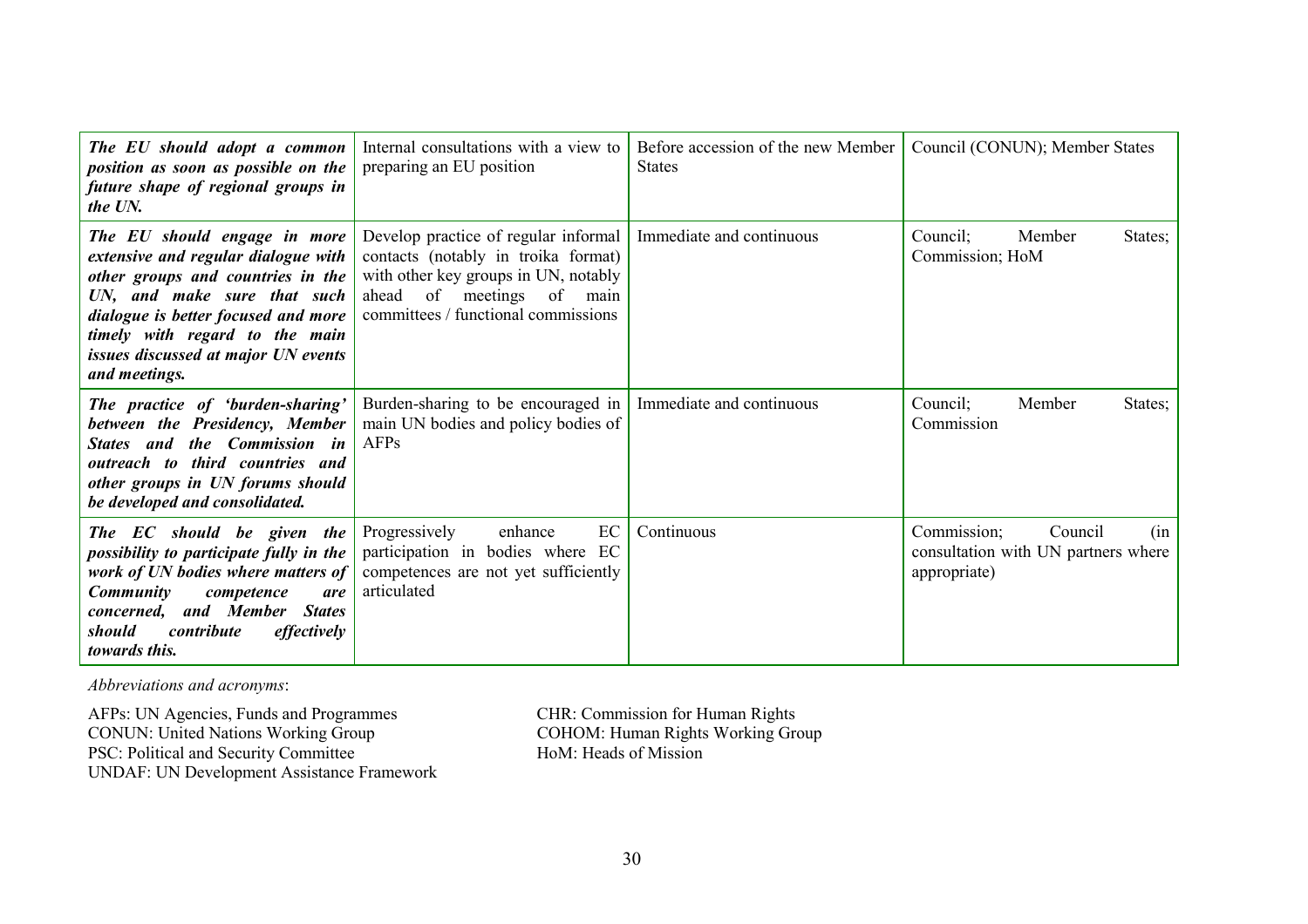### **ANNEX II: The UN system – main bodies and acronyms**

#### *Principal organs and main subsidiary bodies*

United Nations General Assembly (UNGA) and Main Committees

United Nations Security Council (UNSC)

Economic and Social Council (ECOSOC) and functional Commissions

Trusteeship Council

International Court of Justice (ICJ)

United Nations Secretariat

Economic Commission for Africa (ECA)

Economic Commission for Europe (ECE)

Economic Commission for Latin America and the Caribbean (ECLAC)

Economic Commission for Asia and the Pacific (ESCAP)

Economic Commission for Western Asia (ESCWA)

## *United Nations Programmes, Funds and Offices*

United Nations Development Programme (UNDP)

United Nations Development Fund for Women (UNIFEM)

United Nations Volunteers (UNV)

United Nations Conference on Trade and Development (UNCTAD)

United Nations Environment Programme (UNEP)

United Nations Centre for Human Settlements (Habitat)

United Nations International Research and Training Institute for the Advancement of Women (INSTRAW)

United Nations Children's Fund (UNICEF)

World Food Programme (WFP)

United Nations Population Front (UNFPA)

United Nations Drug Control Programme (UNDCP)

United Nations High Commissioner for Human Rights (UNHCHR)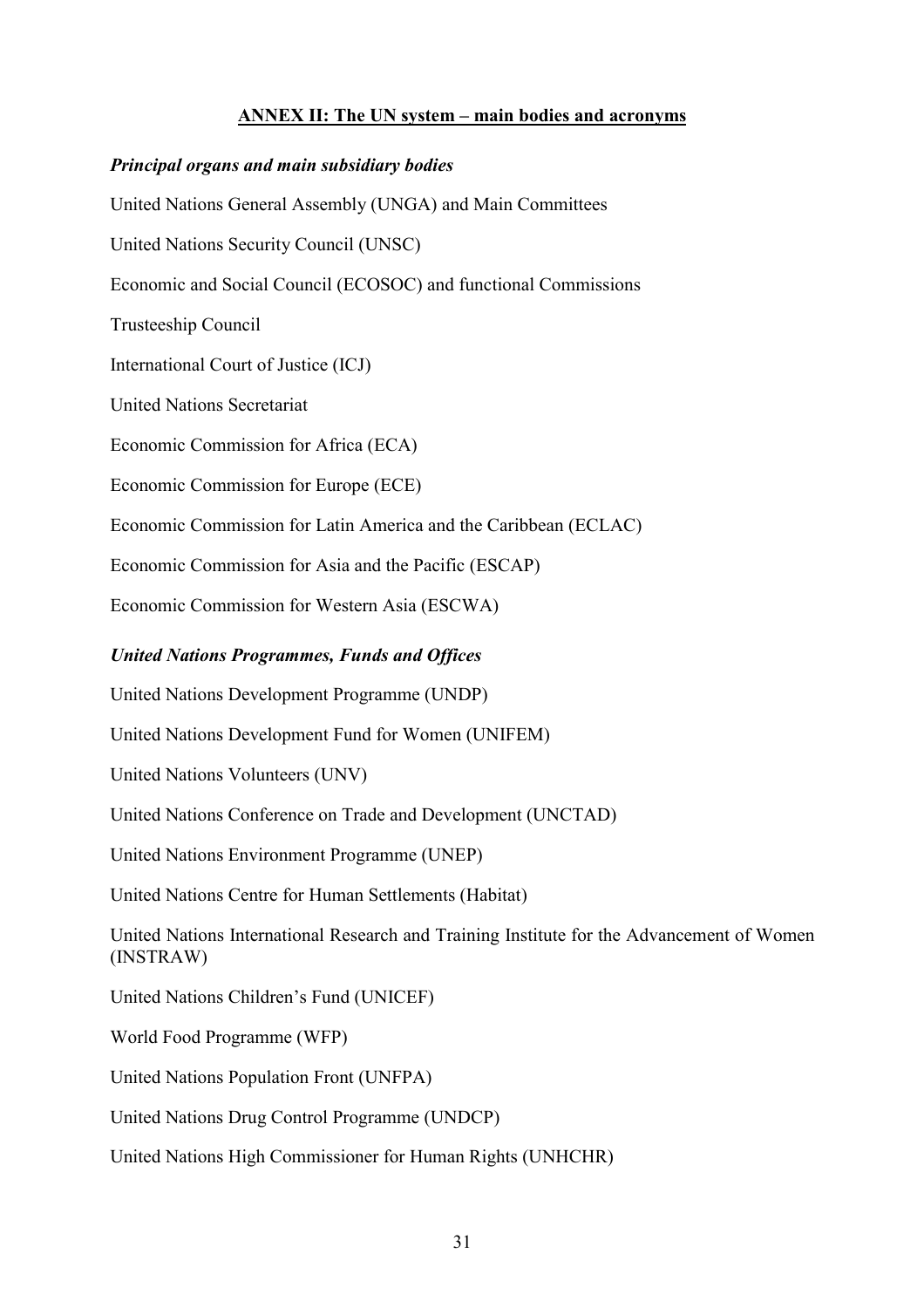United Nations High Commissioner for Refugees (UNHCR) United Nations Relief and Works Agency for Palestine Refugees (UNRWA) United Nations University (UNU) United Nations Institute for Training and Research (UNITAR) United Nations Research Institute for Social Development (UNRISD) United Nations Interregional Crime and Justice Research Institute (UNICRI) United Nations Institute for Disarmament Research (UNIDIR) Joint United Nations Programme on HIV/AIDS (UNAIDS) United Nations Office for Project Services (UNOPS)

#### *Specialized Agencies*

International Labour Organization (ILO) Food and Agriculture Organization of the United Nations (FAO) United Nations Educational, Scientific and Cultural Organization (UNESCO) World Health Organization (WHO) World Bank International Monetary Fund (IMF) International Civil Aviation Organization (ICAO) Universal Postal Union (UPU) International Telecommunications Union (ITU) World Meteorological Organization (WMO) International Maritime Organization (IMO) World Intellectual Property Organization (WIPO) International Fund for Agricultural Development (IFAD)

United Nations Industrial Development Organization (UNIDO)